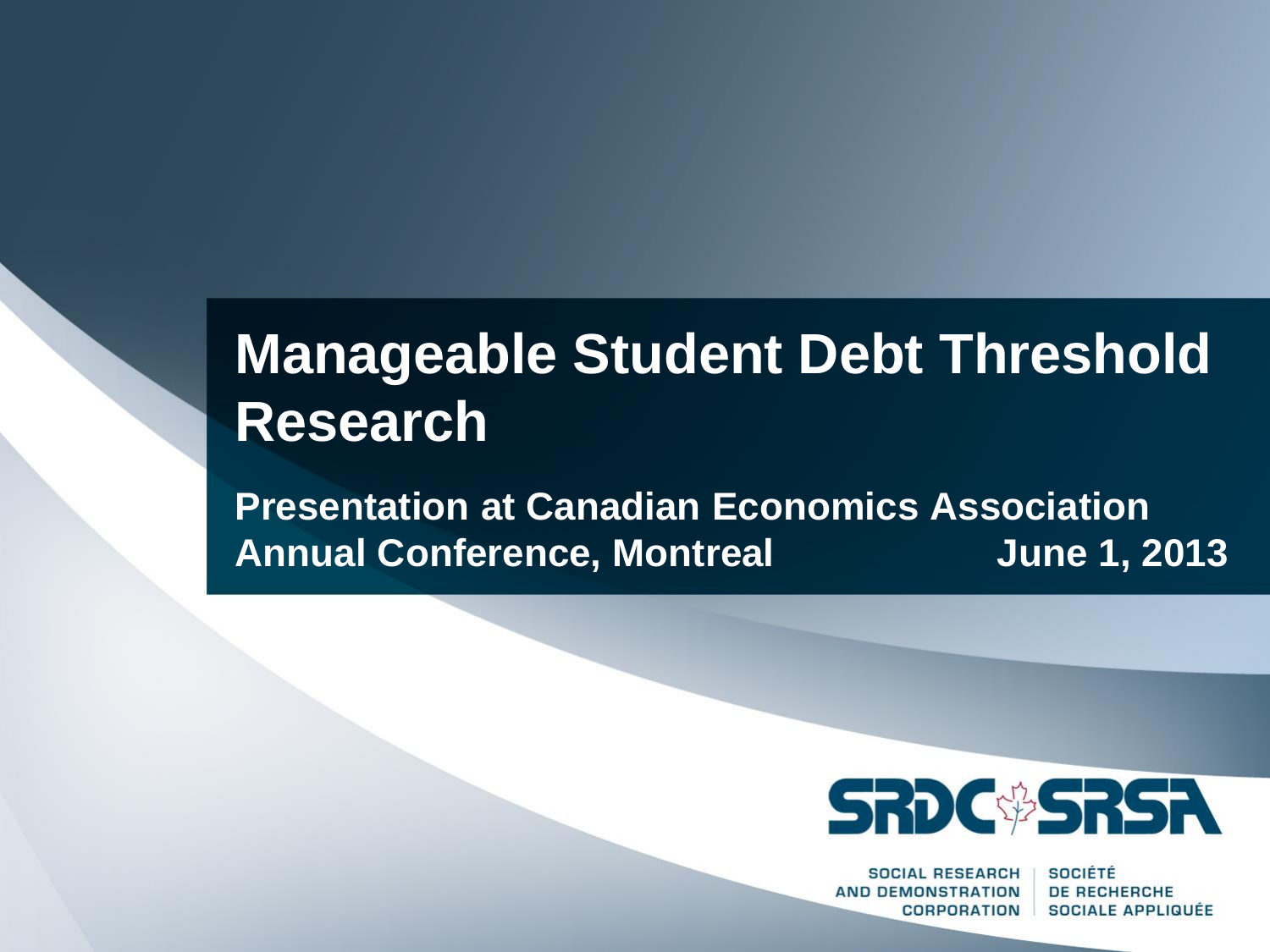## Outline of the presentation

- **Motivation**
- Literature review
- **Student debt thresholds in Canada**
- **Practices of the private sector in Canada**
- **If Issues with the current public loan system**
- Considerations to improve the current public loan system
- **Conclusions**

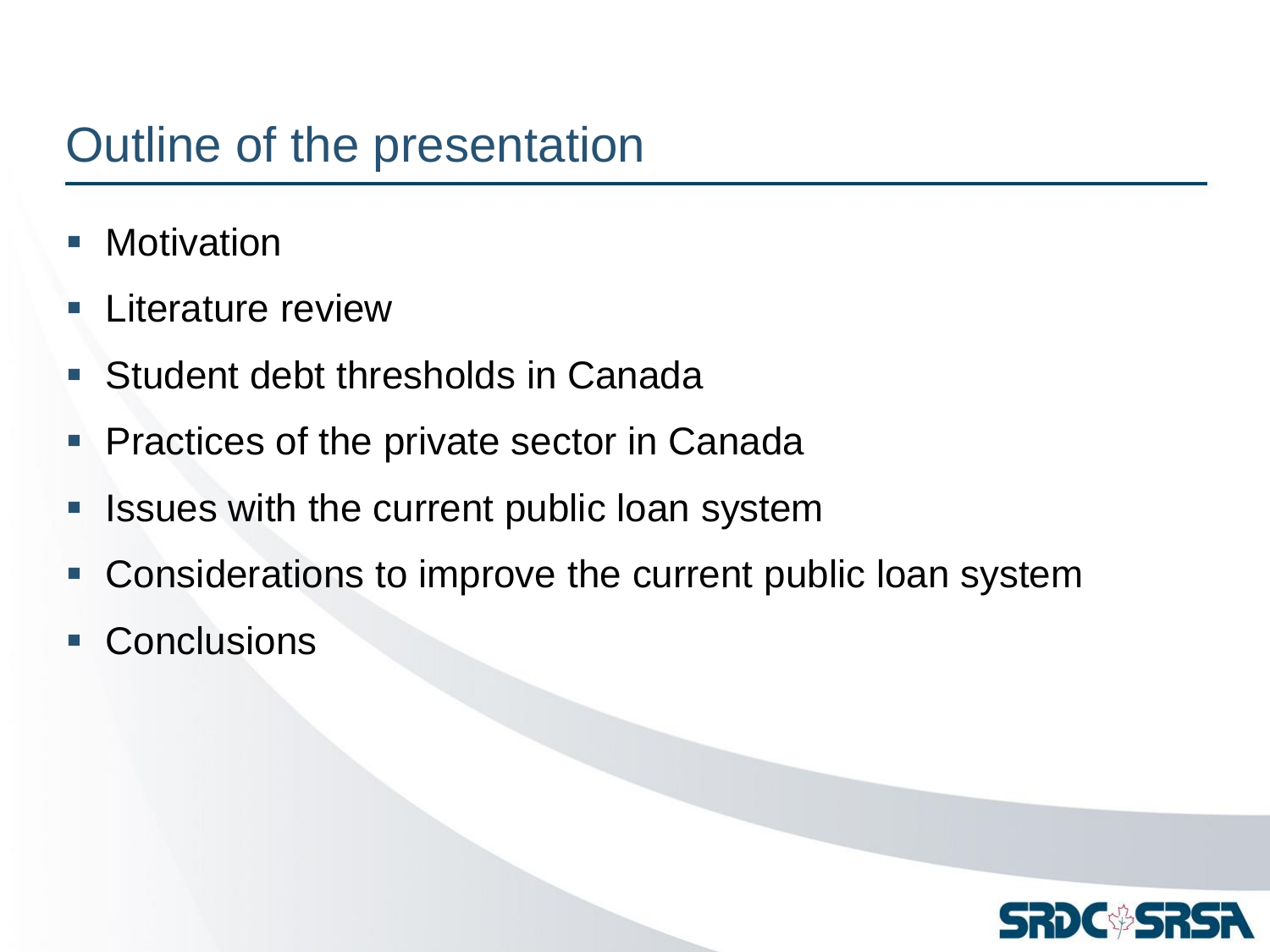## **Motivation**

- Recent cohorts of students are more likely to:
	- borrow
	- borrow higher amounts to finance their PSE
- Student debt is unmanageable for a substantial proportion of borrowers
	- High delinquency (62.4%) and default (13.4%) rates of CSLP loans
- Understanding the threshold of manageable student debt, crucial
	- to **prevent** student borrowers' hardship
	- to **reduce** student borrowers' hardship
- Unfortunately, not much is known about what constitutes manageable student debt

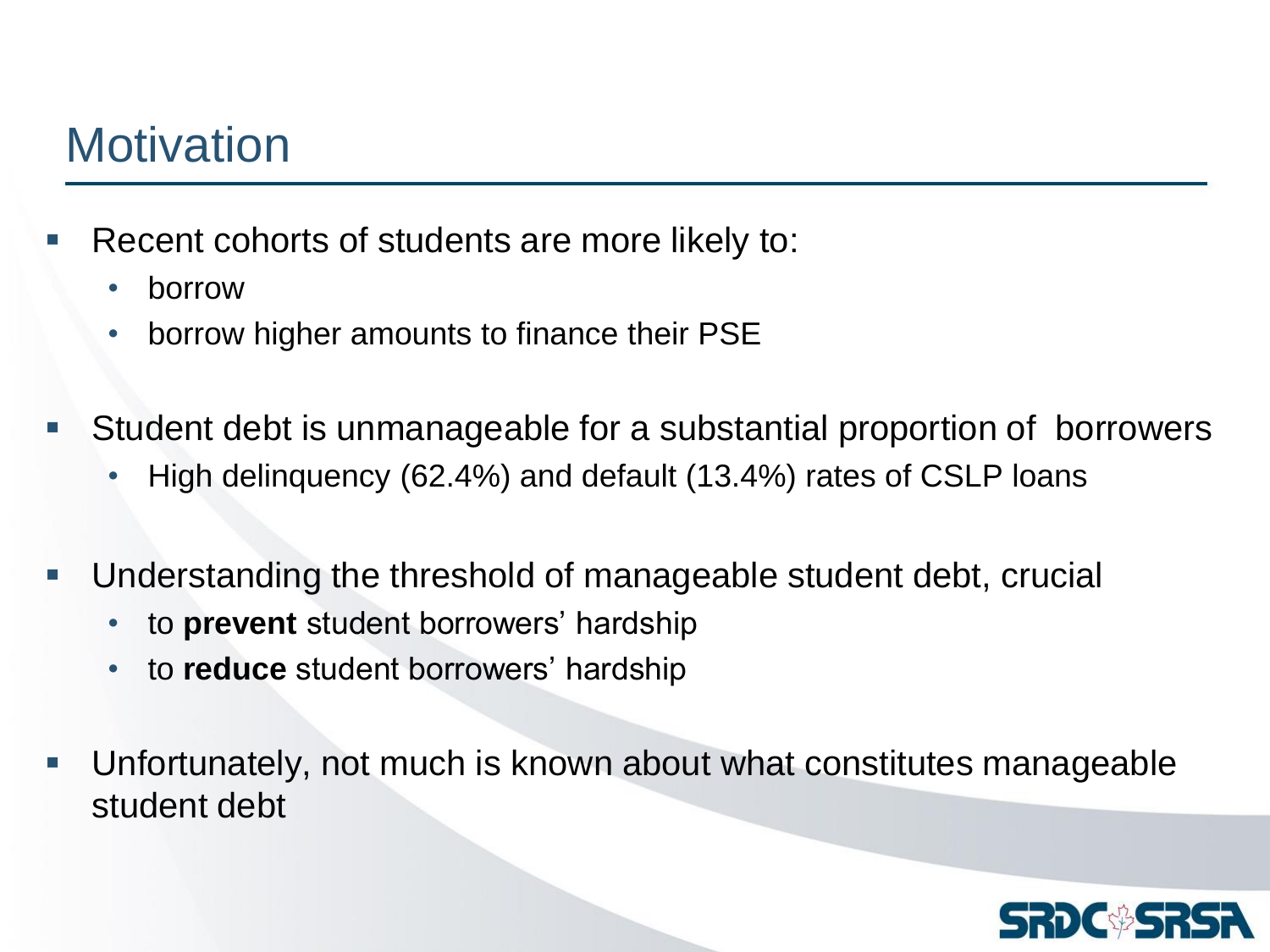- 1. What are the different definitions and concepts of debt manageability?
	- What are the student debt thresholds in Canada?

2. How do the public and private financial sectors measure and calculate manageable debt?

- 3. What are the gaps in repayment mechanisms in the current system?
	- Are there ways to improve the current system?

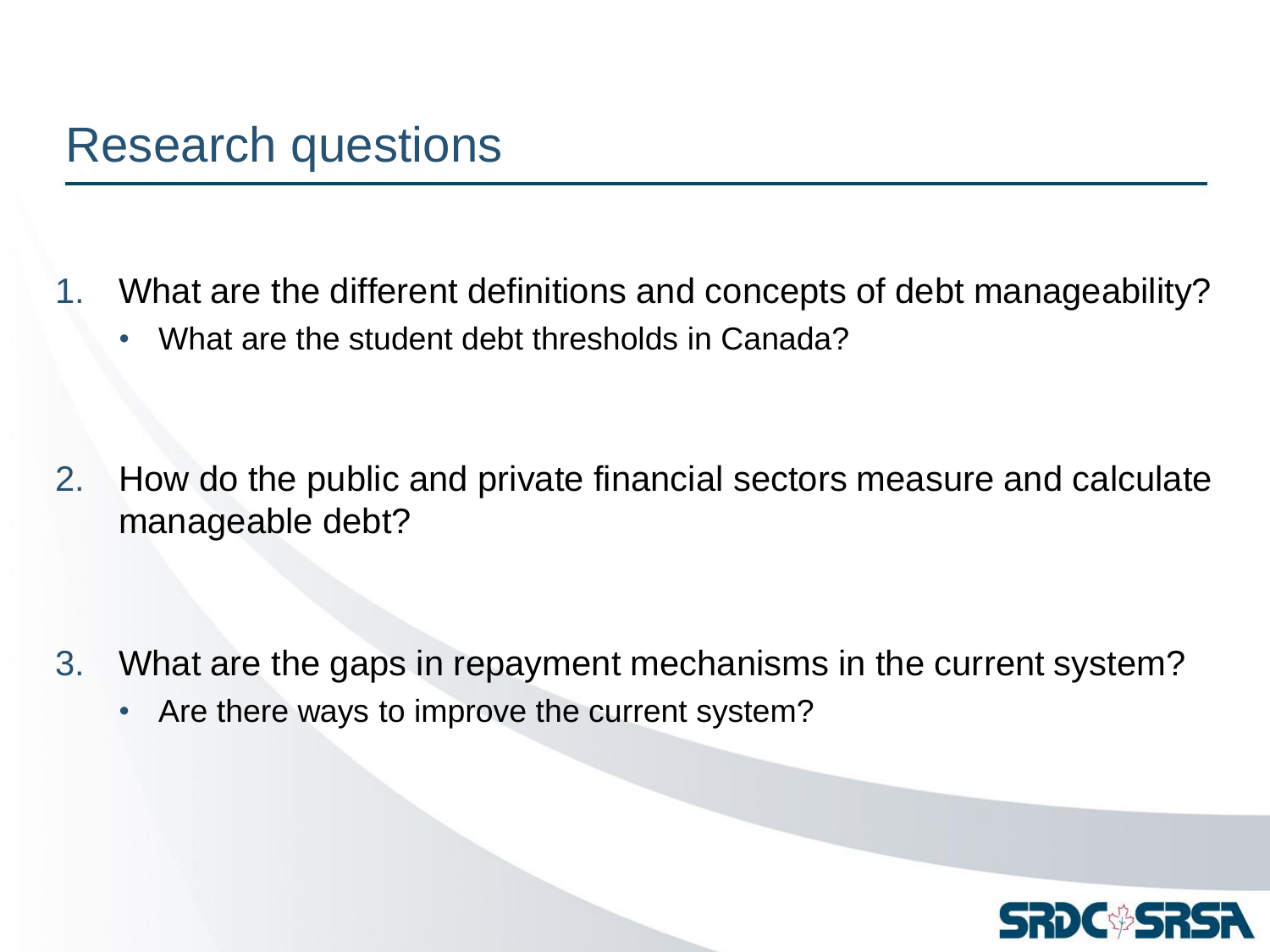#### Literature review - Manageable debt thresholds

- No consensus definitions of manageable debt
	- Definitions of hardship are subjective (Hansen, 1991)
	- Baum and Schwartz (2006):
		- The most commonly used indicators are arbitrarily derived
		- No single indicator / threshold can answer the question "how much students can borrow without risking repayment difficulties?"
- Ability-to-repay theory
	- Borrowers in financial distress choose options with the least net "harm"
		- "Prioritize" among their debts
	- Delinquency and default: rational decisions on the part of the borrower (Cohen-Cole & Morse, 2010)

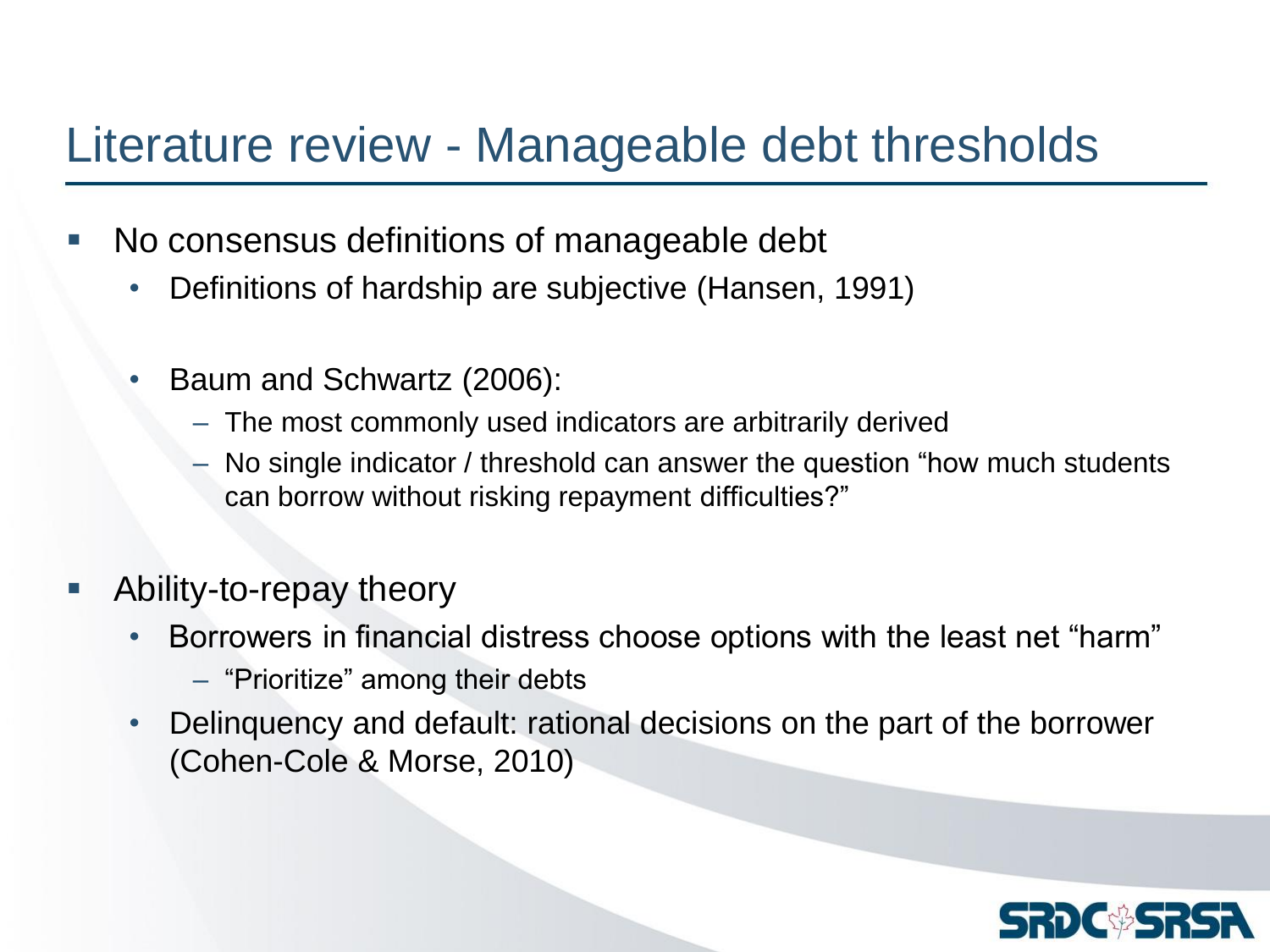### Student debt thresholds in Canada

- 4 definitions are considered in the paper:
	- 1. Rule of thumb of 8 per cent cut-offs
	- 2. Over-indebtedness ratio
	- 3. Maximum discretionary income available with respect to LICO
	- 4. Maximum discretionary income available with respect to MSOL
- Summary of the results:
	- Thresholds vary by group characteristics
		- Gender, income, educational attainment labour force status
	- Thresholds vary across provinces
	- Up to a quarter of student borrowers have difficulty managing their debt

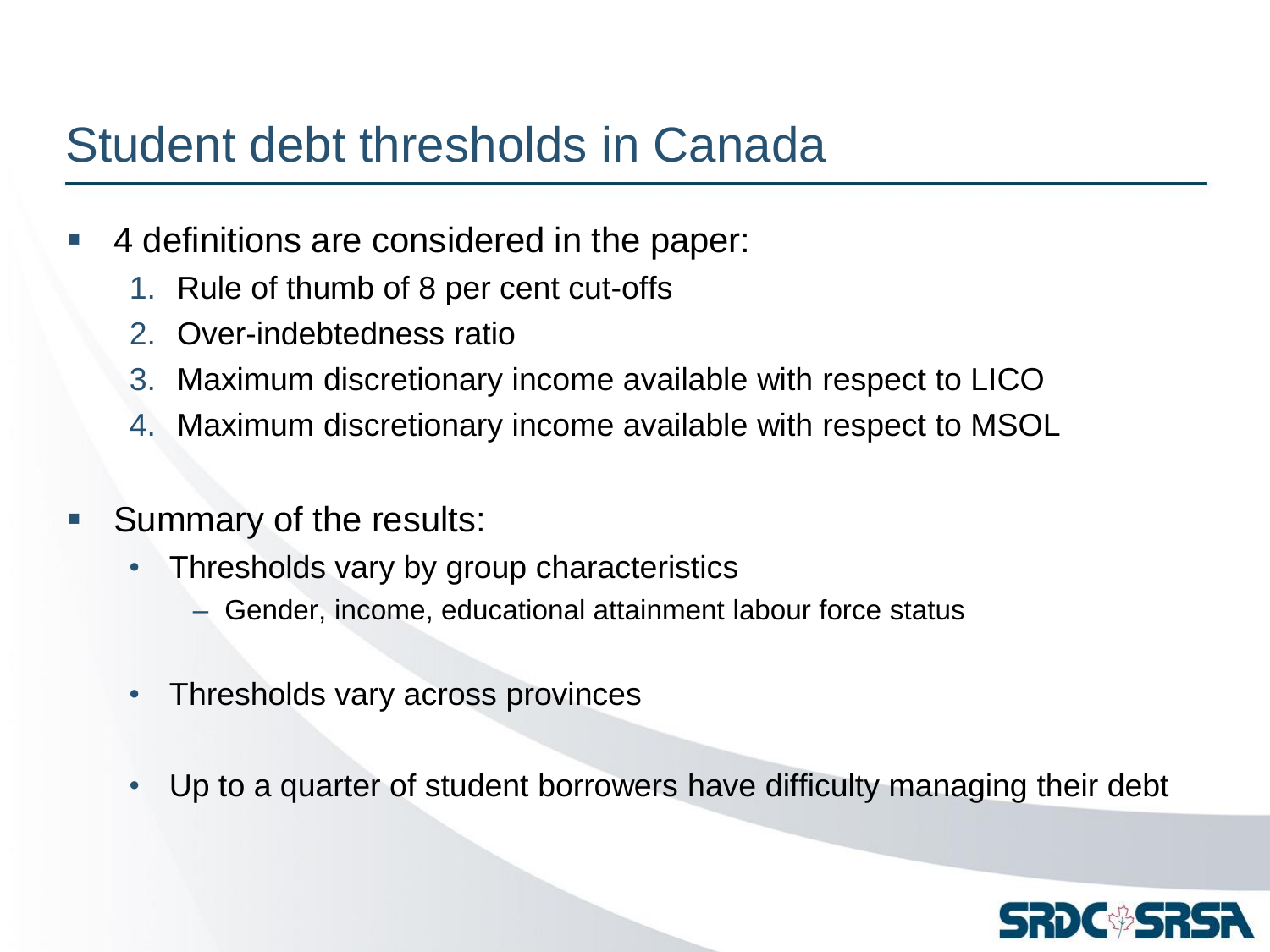# Selected results - Maximum discretionary income available for debt repayment with respect to MSOL

|                                                       |                                                      | <b>After-tax Family Monthly Income Percentiles</b> |          |          |          |          |       |  |  |
|-------------------------------------------------------|------------------------------------------------------|----------------------------------------------------|----------|----------|----------|----------|-------|--|--|
| <b>Overall</b>                                        |                                                      | 5%                                                 | 10%      | 15%      | 25%      | 50%      | 75%   |  |  |
|                                                       |                                                      | $-2,643$                                           | $-1,792$ | $-1,315$ | $-512$   | 1,294    | 3,571 |  |  |
| <b>Gender</b>                                         | Female                                               | $-3,036$                                           | $-2,208$ | $-1,652$ | $-840$   | 1,132    | 3,401 |  |  |
|                                                       | Male                                                 | $-3,008$                                           | $-2,336$ | $-1,709$ | $-924$   | 939      | 3,261 |  |  |
| <b>Employment</b><br><b>Status</b>                    | Employed                                             | $-2,627$                                           | $-1,669$ | $-1,075$ | $-77$    | 1,688    | 3,946 |  |  |
|                                                       | Unemployed                                           | $-3,760$                                           | $-3,020$ | $-2,756$ | $-2,473$ | $-1,315$ | 394   |  |  |
|                                                       | Not in the<br><b>Labour Force</b>                    | $-3,508$                                           | $-2,945$ | $-2,723$ | $-1,951$ | $-644$   | 1,313 |  |  |
|                                                       | <b>High School</b>                                   | $-3,015$                                           | $-2,612$ | $-1,963$ | $-1,170$ | 266      | 1,819 |  |  |
| <b>Highest</b><br><b>Education</b><br><b>Achieved</b> | <b>University</b><br><b>Below</b><br><b>Bachelor</b> | $-2,865$                                           | $-2,256$ | $-1,393$ | $-689$   | 1,283    | 4,181 |  |  |
|                                                       | <b>Bachelor's</b>                                    | $-2,791$                                           | $-1,769$ | $-1,056$ | $-81$    | 2,193    | 4,578 |  |  |
|                                                       | <b>University</b><br>Above<br><b>Bachelor</b>        | $-2,954$                                           | $-1,791$ | $-1,487$ | 198      | 2,445    | 5,144 |  |  |

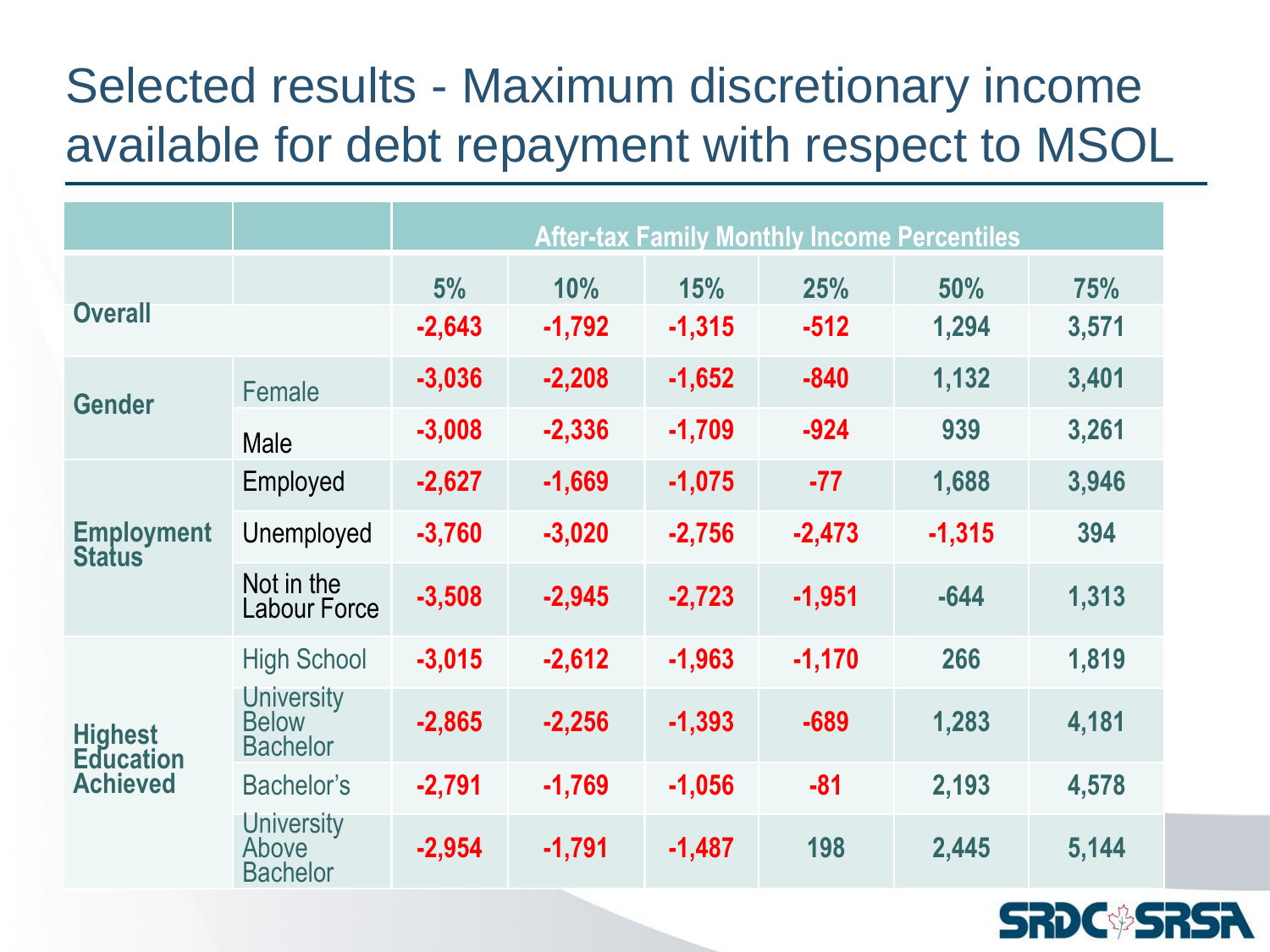#### Selected results - Maximum discretionary income available for debt repayment with respect to MSOL, by Province

|                                       | <b>Before Tax Individual Monthly Income Percentiles</b> |          |          |        |       |       |  |  |
|---------------------------------------|---------------------------------------------------------|----------|----------|--------|-------|-------|--|--|
|                                       | 5%                                                      | 10%      | 15%      | 25%    | 50%   | 75%   |  |  |
| <b>Overall</b>                        | $-2,643$                                                | $-1,792$ | $-1,315$ | $-512$ | 1,294 | 3,571 |  |  |
| <b>Alberta</b>                        | $-3,250$                                                | $-2,275$ | $-1,691$ | -747   | 1,502 | 4,307 |  |  |
| <b>British</b><br><b>Columbia</b>     | $-3,016$                                                | $-2,177$ | $-1,384$ | $-718$ | 1,318 | 3,582 |  |  |
| <b>Manitoba</b>                       | $-1,723$                                                | $-1,142$ | $-672$   | $-61$  | 1,654 | 3,518 |  |  |
| <b>New Brunswick</b>                  | $-1,590$                                                | $-917$   | $-415$   | 20     | 1,524 | 3,342 |  |  |
| <b>Newfoundland</b><br>and Labrador   | $-1,445$                                                | $-841$   | $-494$   | 24     | 1,452 | 3,602 |  |  |
| <b>Nova Scotia</b>                    | $-2,360$                                                | $-1,540$ | $-1,144$ | -486   | 944   | 2,977 |  |  |
| <b>Ontario</b>                        | $-2,791$                                                | $-2,047$ | $-1,556$ | $-735$ | 1,280 | 3,608 |  |  |
| <b>Prince Edward</b><br><b>Island</b> | $-1,590$                                                | $-863$   | $-563$   | $-3$   | 1,319 | 3,227 |  |  |
| Quebec                                | $-2,122$                                                | $-1,483$ | $-1,019$ | $-413$ | 1,002 | 2,988 |  |  |
| <b>Saskatchewan</b>                   | $-2,051$                                                | $-1,360$ | $-662$   | 103    | 1,892 | 4,261 |  |  |

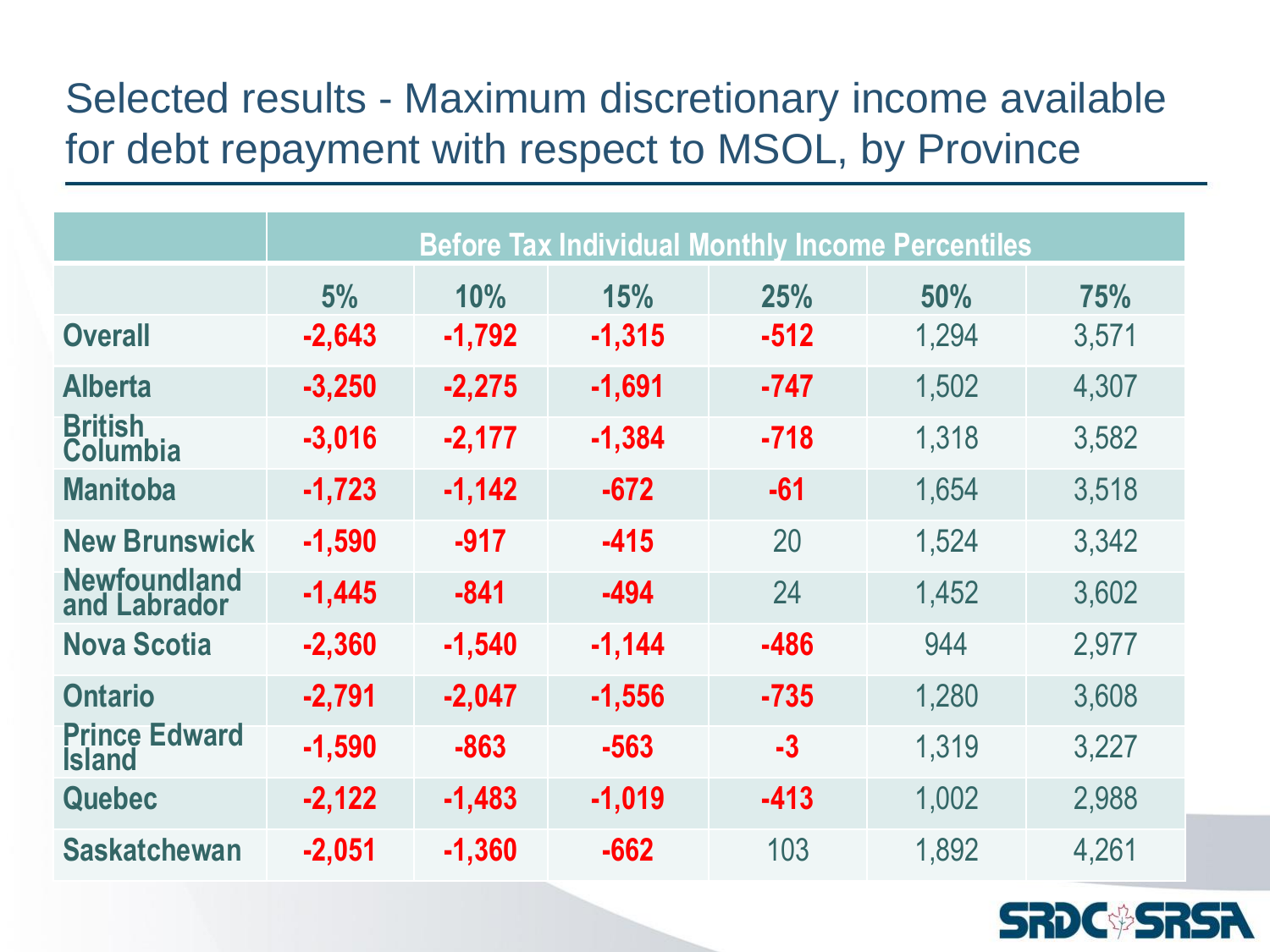#### Practices of the private sector in Canada

- Student lines of credit: small but growing part of private lenders' portfolio
- Qualifications for student loans and lines of credit
	- Based on ability to pay rather than financial needs
		- "*how much debt CAN be taken on, instead of how much SHOULD be taken on"*
		- **Gap:** potential need for more public financial aids
	- Students with no income nor credit history are required to have co-signer
		- co-signer's credit worthiness determines maximum borrowable amounts
		- **Risk:** student may incur more debt than they can manage after graduation
- Industry standards for maximum permissible debt load are arbitrarily set
	- E.g., 32 per cent Gross Debt Service and 40 per cent Total Debt Service
- Level of risk tolerance: "cyclical" with the overall credit market

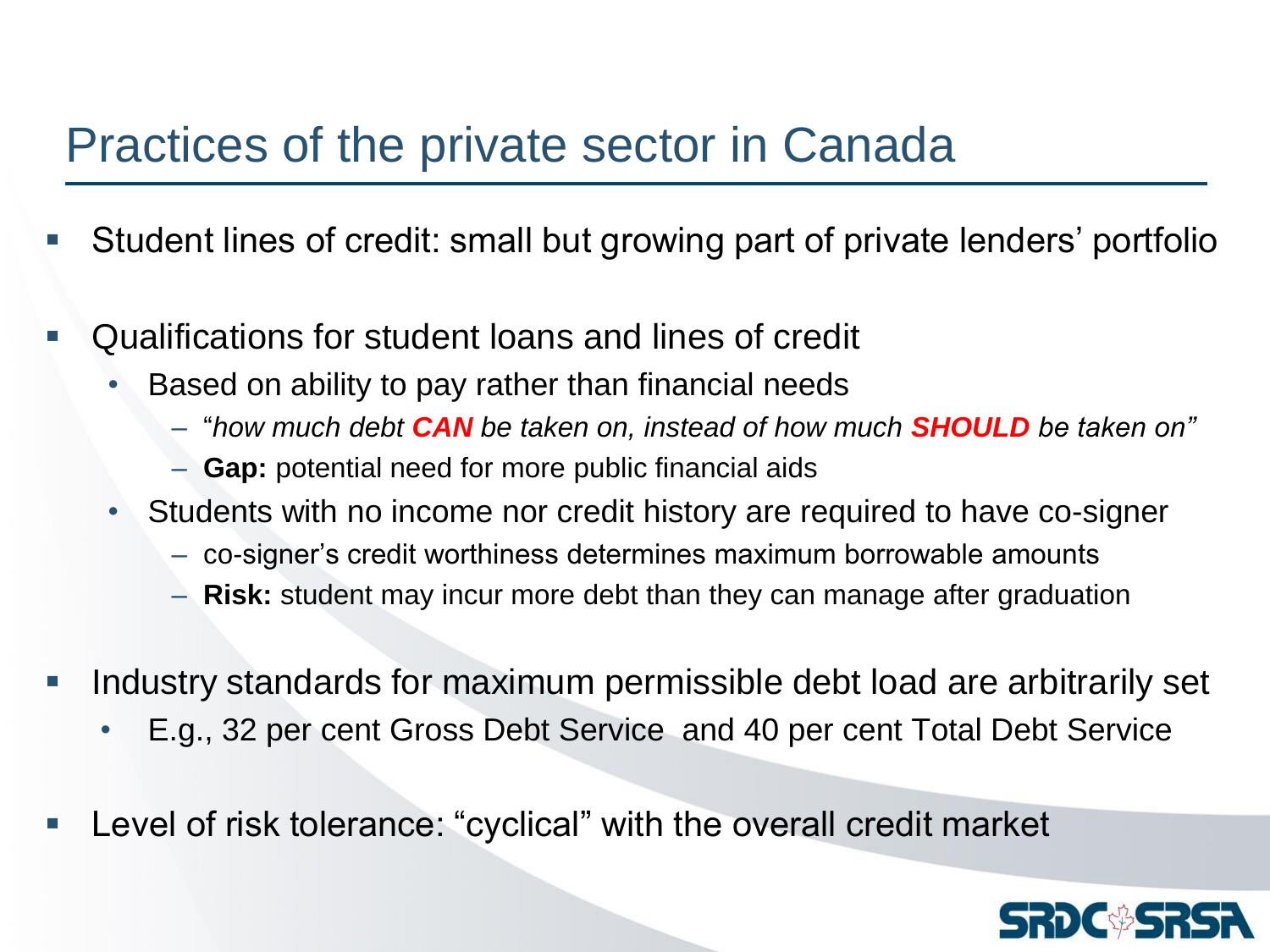## Practices of the private sector in Canada (2)

- No pre-determined thresholds for
	- "reasonable" living expenses
	- "manageable" repayment levels
- "Manageable" repayment
	- Based on detailed, comprehensive assessment of individual circumstances – net income, assets, liabilities, monthly and irregular expenditures, life factors
	- Consensus: students' ability to budget the impact of the loan is crucial:
		- SMART principles to help clients get out of debt
		- Financial literacy is thus a major determinant in unmanageable private student loans

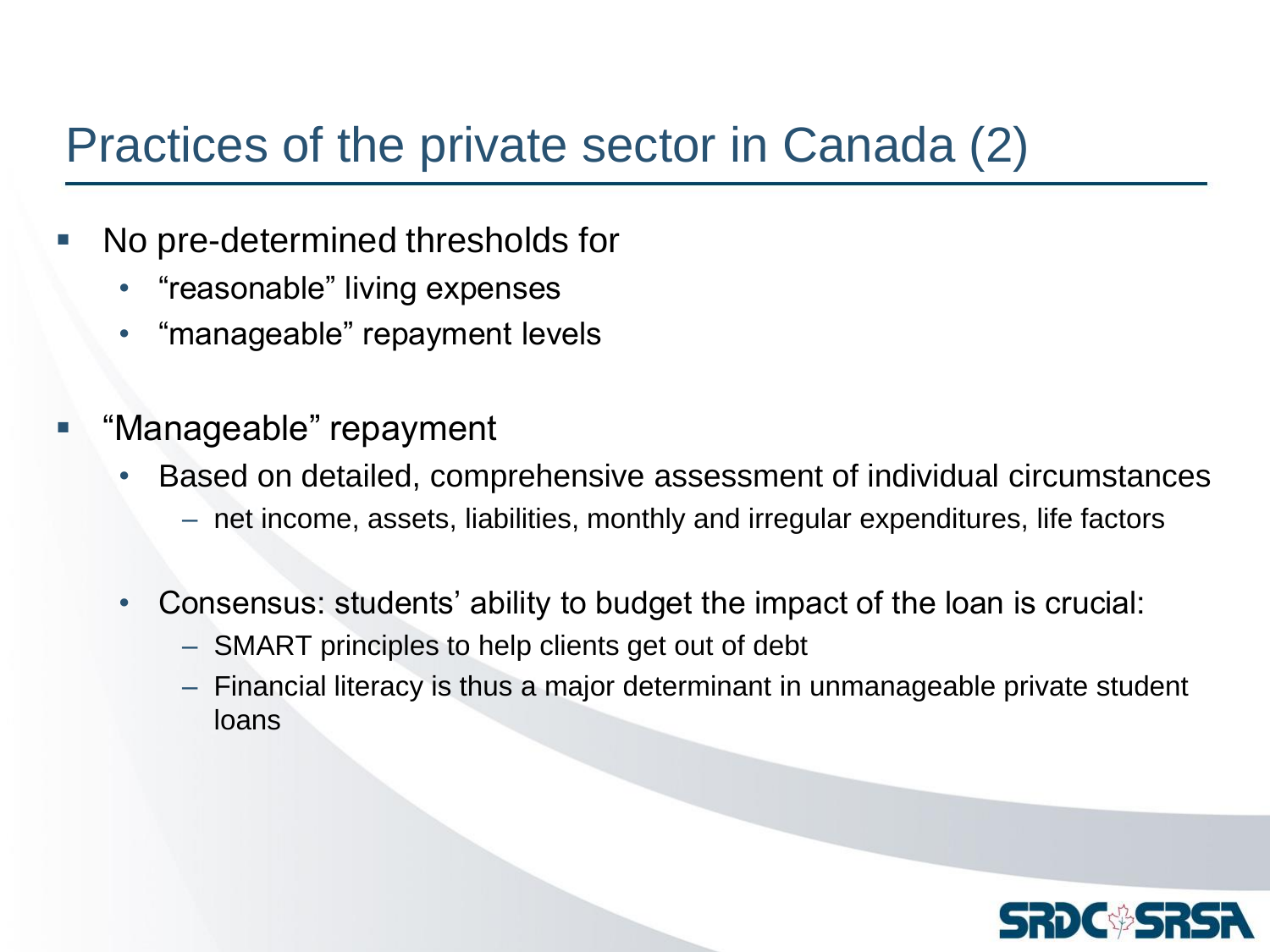#### Issues with the current public loan system

- The majority of borrowers is able to repay their debt
	- However, high delinquency (62.4%) and default (13.4%) rates of CSLP loans
- Mortgage-style repayment system can be constraining
	- For example, for low income borrowers or if special circumstances occur
- According to key informants: low financial literacy is a problem
	- Mortgage-like repayment system is challenging for some borrowers
	- Unrealistic and overly optimistic expectations about future income:
		- students borrow more than what can be realistically paid back

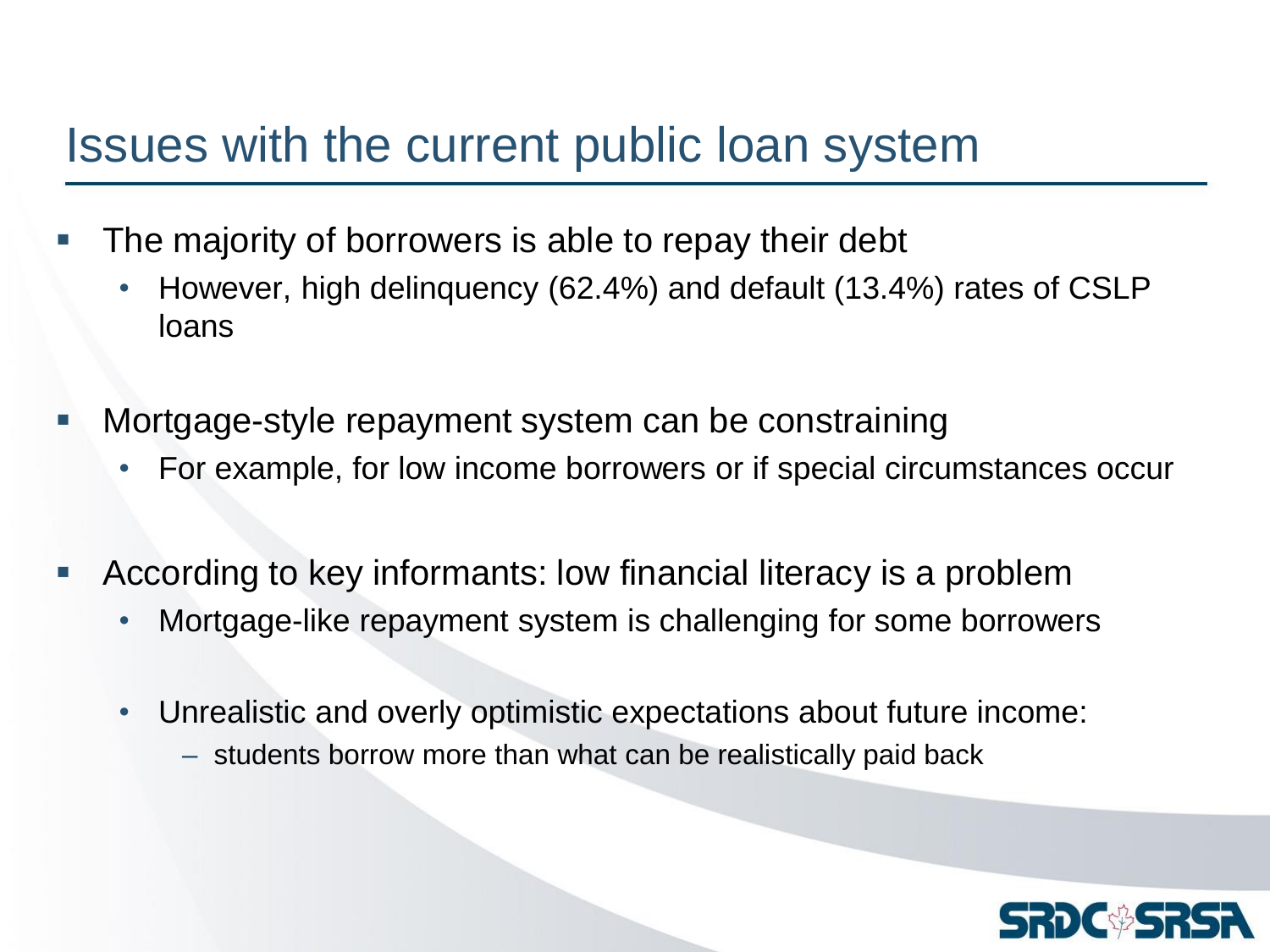## Issues with the current public loan system (2)

- Existing programs contribute to alleviate the burden of repayment
	- Repayment Assistance Plans (RAP and RAP-BPD)
		- Assistance to borrowers who have difficulty with their repayment obligations
			- o Repayment period is extended and debt cancelled after 15 years
			- o 155,000 borrowers benefitted from RAP in 2009-10
			- o 90% were not required to make any payment
		- Brings a fair amount of income-contingency in the Canadian system
			- o Monthly repayments, cannot exceed 20% gross family income
			- o Allows to pay back what borrowers can *reasonably* afford
				- $\triangleright$  Affordability based on: family income, family size and loan balance
	- Loan forgiveness programs targeting health and education sectors
	- Tuition rebates
- However, issues exist with these programs

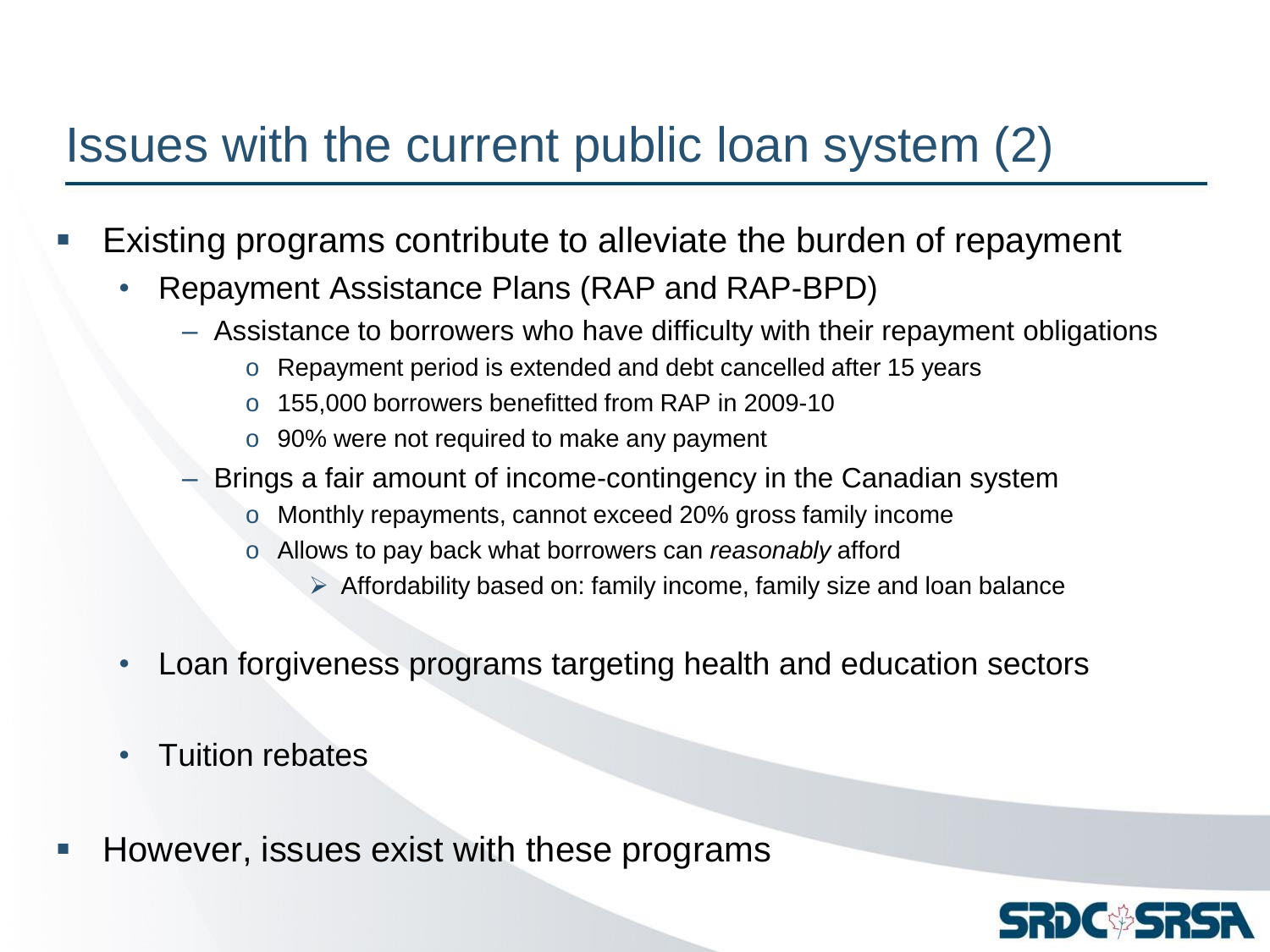## Issues with the current public loan system (3)

- Issues with the RAP and RAP-BPD
	- Enrolment is not automatic: borrowers have to apply every 6 months
	- Application process is time consuming
	- Borrowers have to be in good standing to be eligible for RAP
	- Borrowers who miss payments cannot receive additional student loans and grants

- Loans forgiveness programs and tuition rebates
	- Not designed to help students with difficulty in managing their student debt
	- Provide incentives to specific group of borrowers

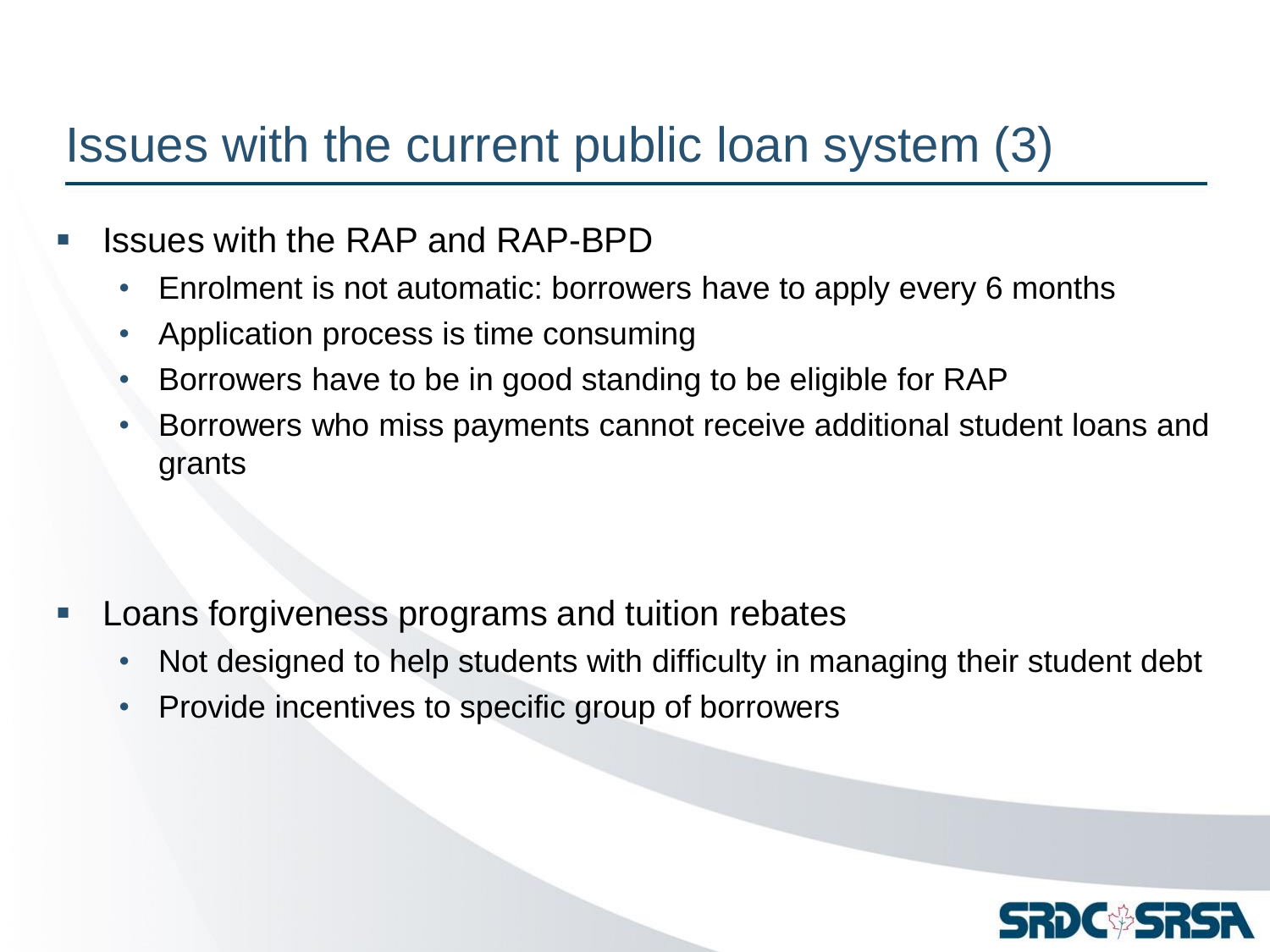## Considerations – Building on existing program structure

- "*Students really have not received the education on how to manage their money, they've never been taught … [The] problem we see is students not having a grasp of what they're really getting into"*
- Financial literacy is a major issue in unmanageable student debt
- There is a need for interventions (such as LAHS) to improve:
	- financial planning for students
	- financial literacy of students
- **If Incentives could be provided to attend money management session** 
	- E.g., eligibility to CSLP funding could be conditional on attendance

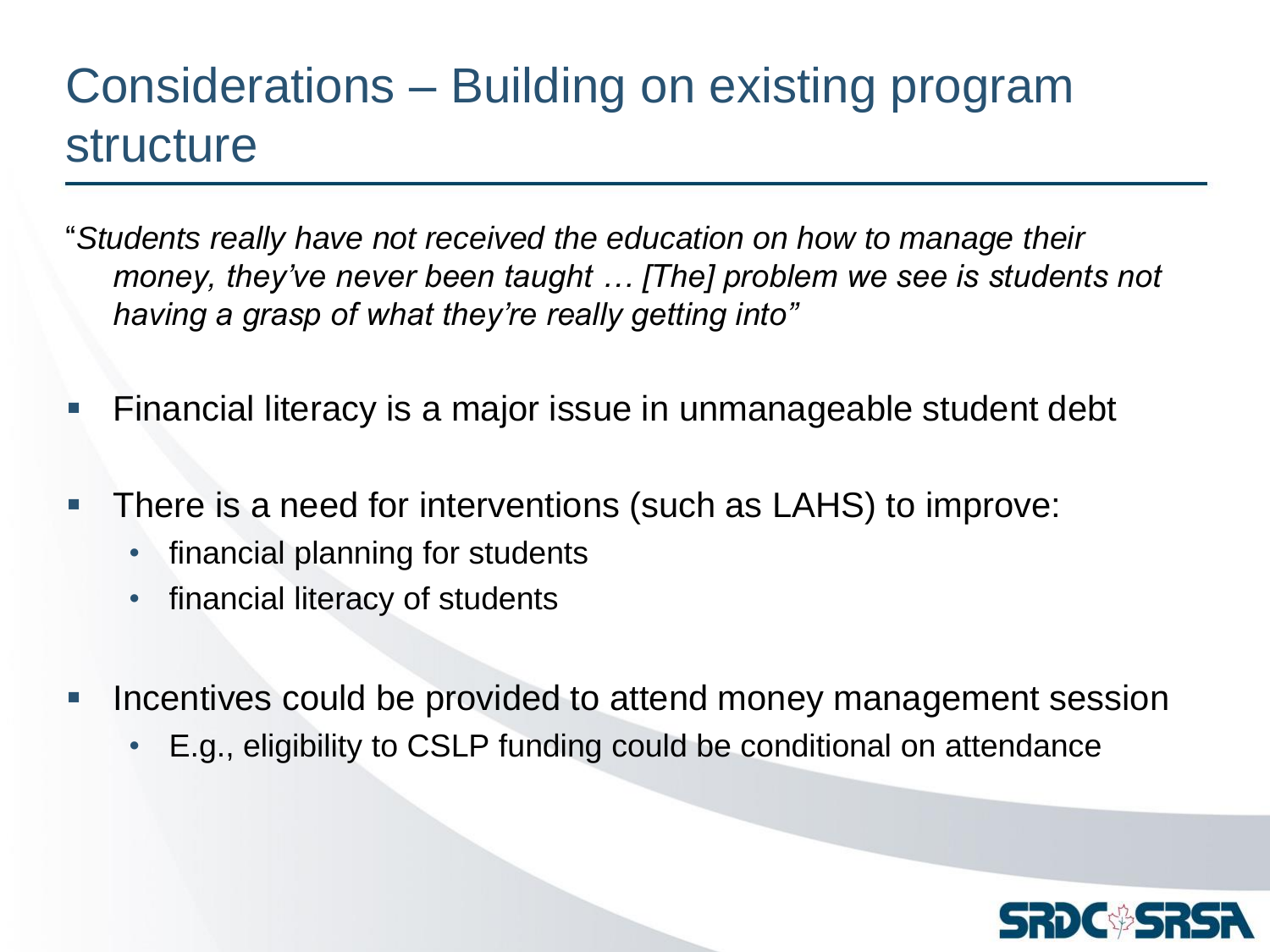# Considerations for the design of public student loan programs

- **The institutional framework of the aid system fosters the** manageability of student debt
- An effective mortgage style student loan program requires:
	- borrowers to have sufficient financial literacy
	- sophisticated monitoring to prevent costly loan defaults
- RAPs bring income-contingency features and are effective
	- However, they have issues, especially with respect to eligibility status
- Consideration:
	- Introduction of a full income-contingent repayment scheme

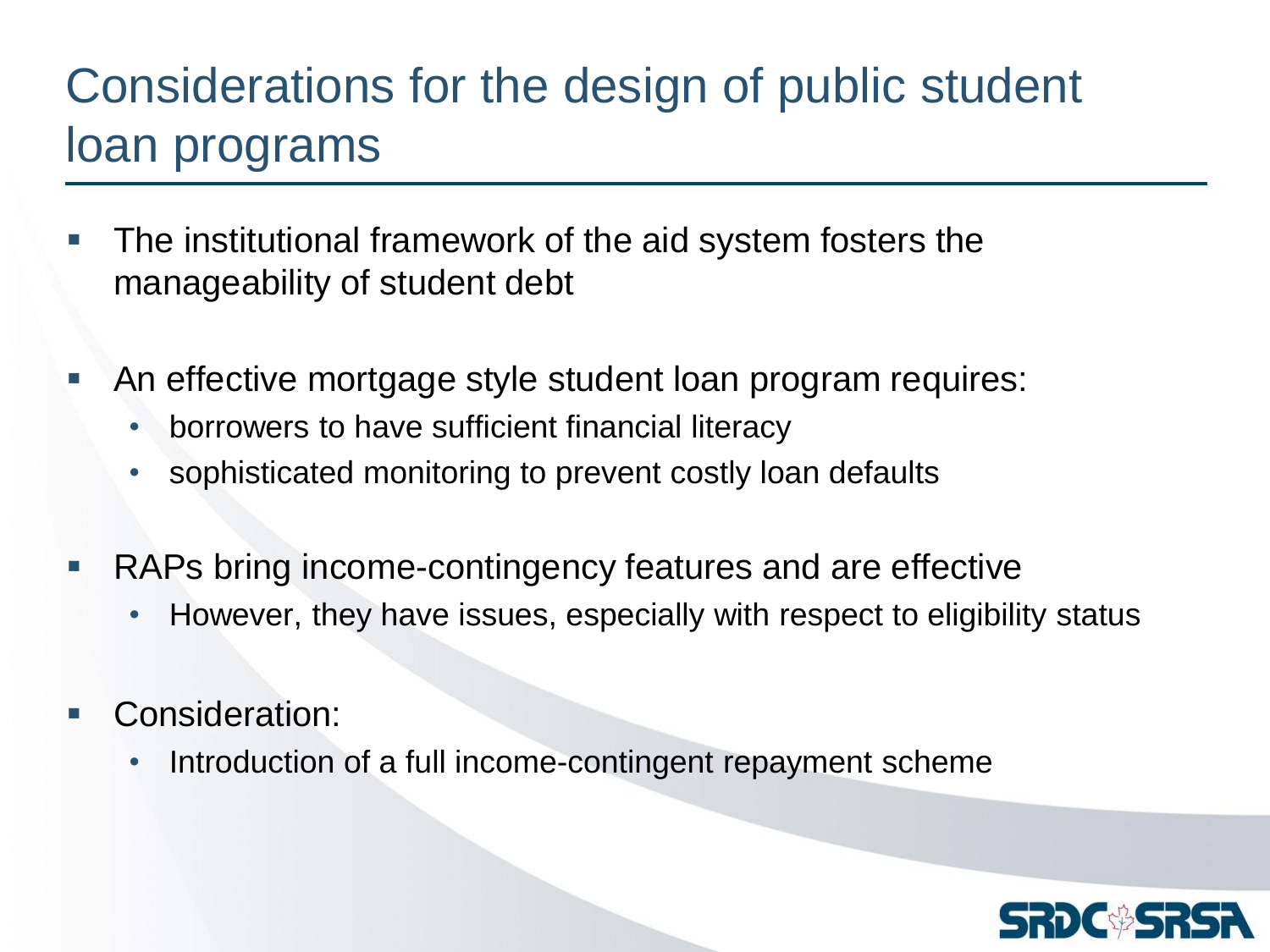## Income-contingent repayment (ICR) system

- ICR ensures low-income borrowers are not overburdened
	- Decreases the non-insurable risk that students face
	- Little need for debt management programs
- $\blacksquare$  ICR's simplified repayment rules decrease the financial planning needed
- Guillemette (2006) on an introduction of an ICR system in Canada. It could:
	- encourage risk-averse students to pursue PSE
	- **help increase the attendance of underrepresented categories of students**
	- **•** bring changes in the relative attractiveness of disciplines

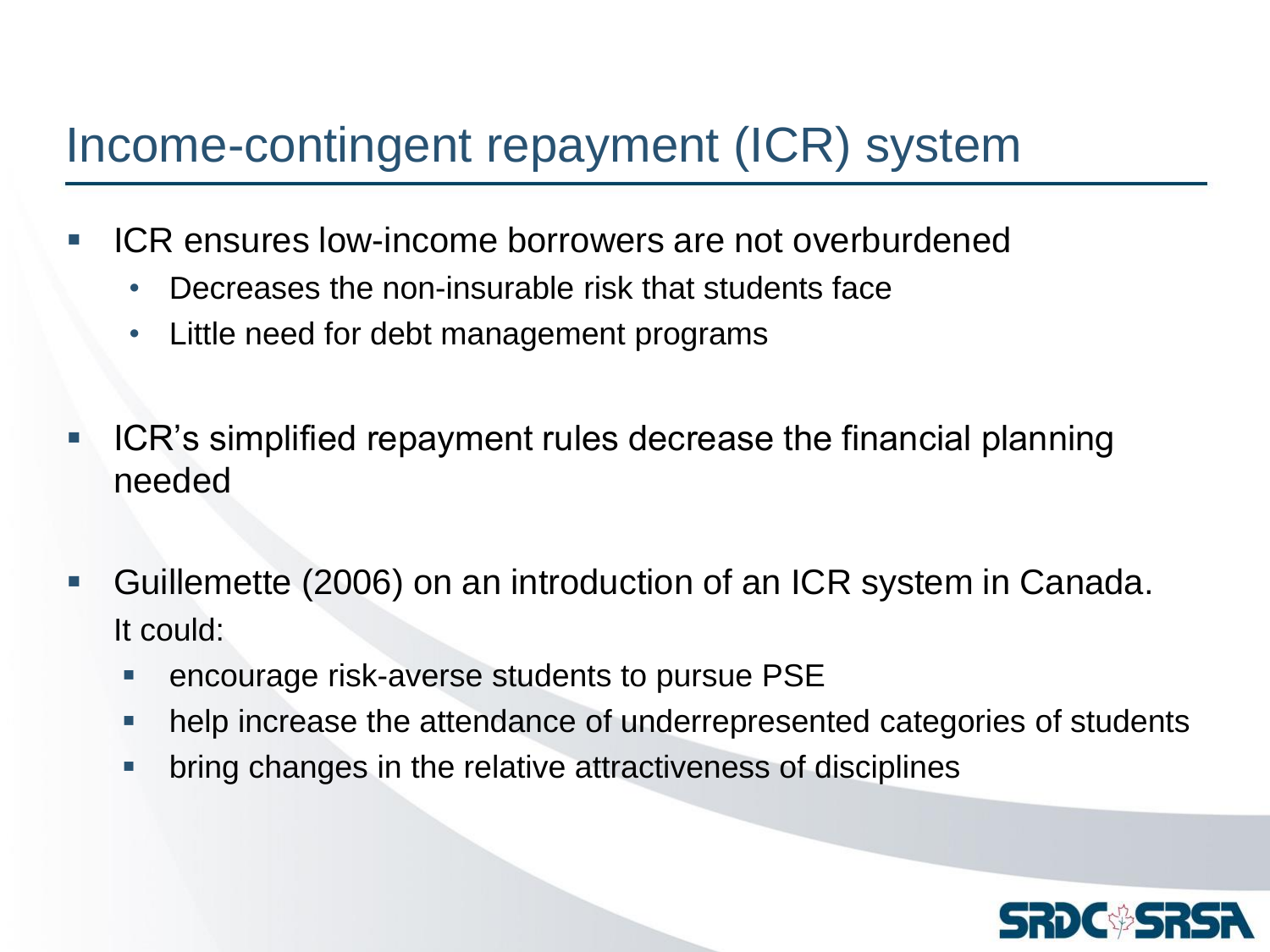### Main features of ICR in other countries

- Income thresholds represent a substantial proportion of the country's median or average household income
	- 75% of median household income in Australia
	- 80% of the average household income in the UK
- Repayment rates are not based on rigorous empirical evidence
	- **Australia**: Up to 8% of *repayment* income above repayment threshold
	- **UK**: 9% of gross income above repayment threshold in the UK
	- **USA**: Up to 20% of *adjusted* income

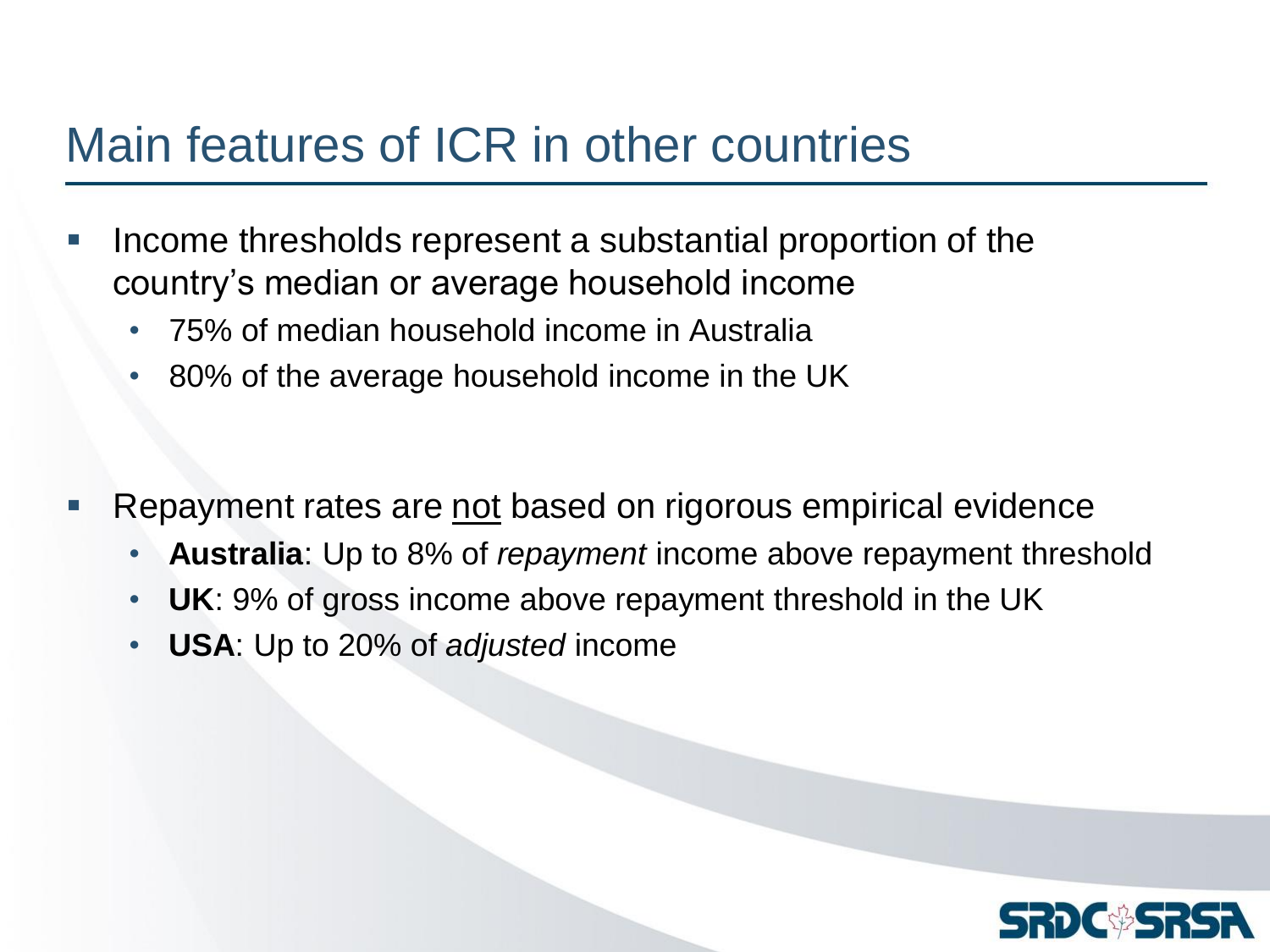## Issues to consider if introducing an ICR

- Moral hazard (MH) and adverse selection (AV)
	- ICR is a sort of insurance against unmanageable debt. As such:
		- ICR could change the behaviour of insured (MH)
		- Only students with bad risks would have an incentive to join the program (AV)

- Introducing an ICR system implies "practical" consideration:
	- Coordination between student loan programs and tax authorities
	- The ability to collect repayments from borrowers who live overseas

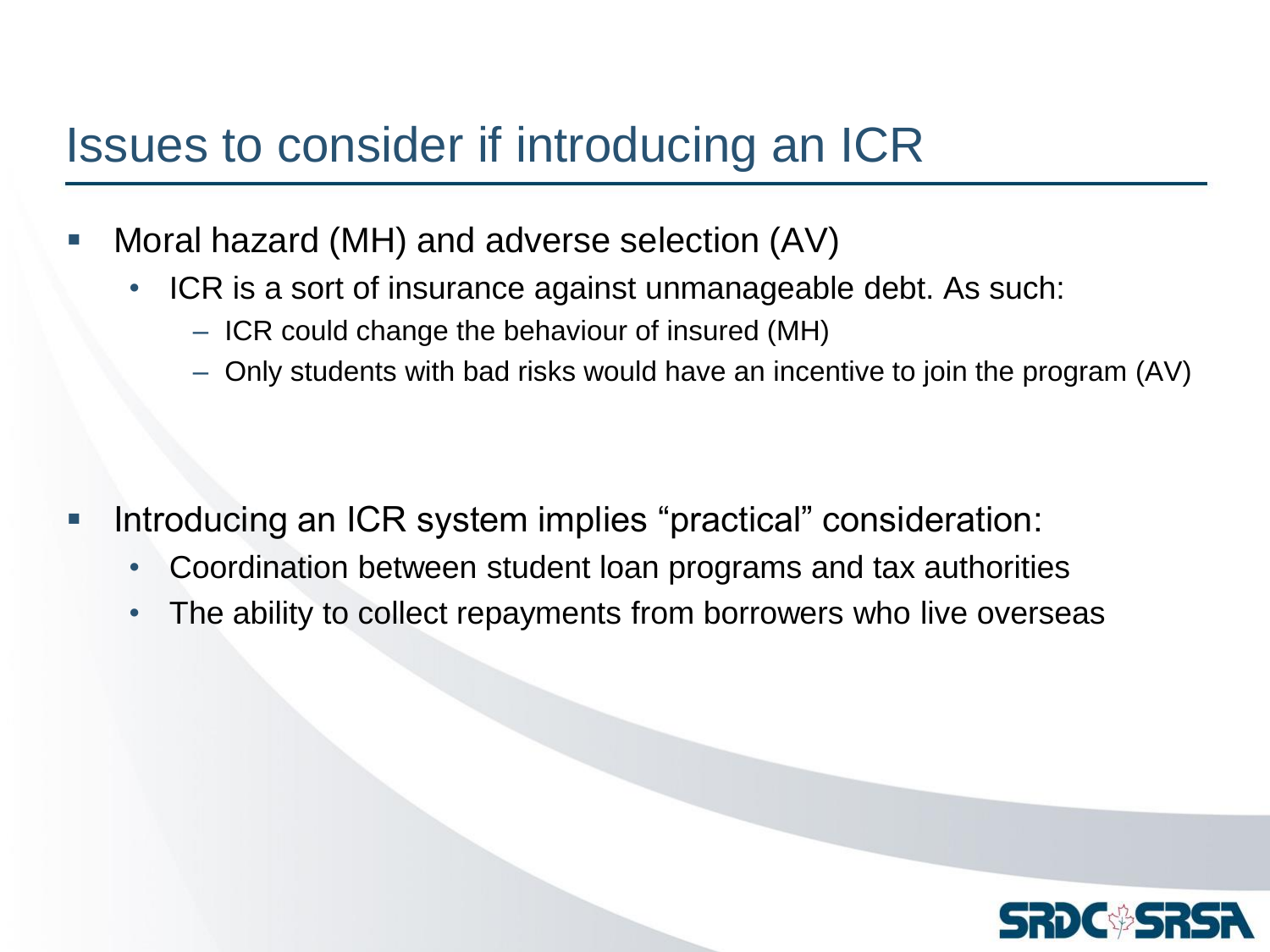# Conclusions (1)

- Applying common definitions of thresholds produces a variety of thresholds
	- Up to a quarter of student borrowers have difficulty managing their debt
- Management of most student loan options based on traditional concepts
	- Lack of evidence or theory to justify thresholds of such concepts
	- Private sector does not have any special program to ensure manageability of student debt
- The RAP has provided some income-contingent loan features
	- However, strict rules restrict access to borrowers with most difficulties
- Financial literacy: most important factor for student debt manageability

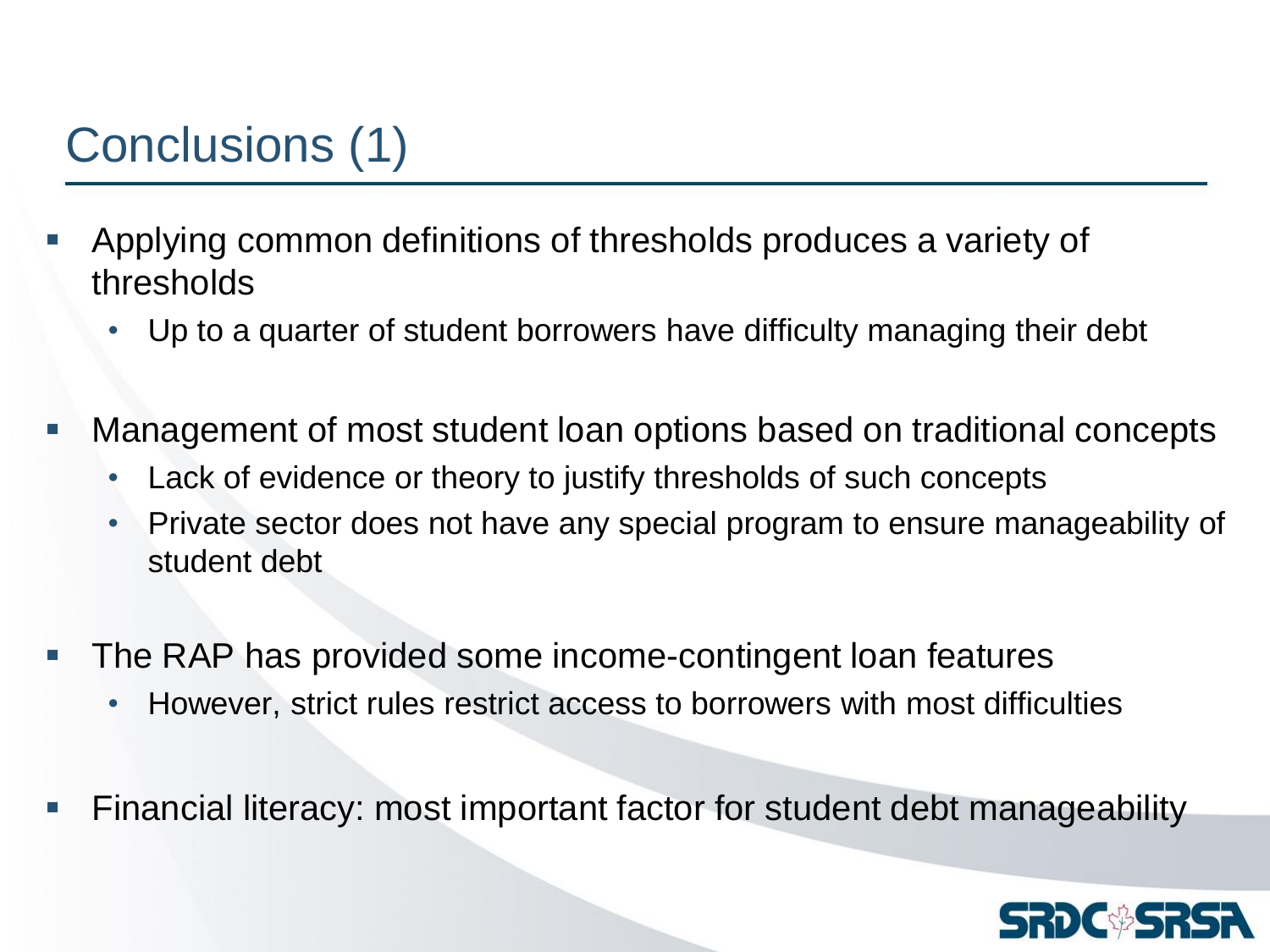# Conclusions (2)

#### Potential solutions to improve student debt manageability

- Building on the existing system:
	- Interventions (such as LAHS) to improve financial planning for students and financial literacy of students
- Rethinking student loans:
	- Introduce an income-contingent repayment scheme in Canada
		- o Ensures low-income borrowers are not overburdened
		- o Simplified repayment rules decrease the financial planning needed
		- o Could increase the attendance of underrepresented categories of students
		- o However, such a system implies theoretical as well as practical issues to be considered

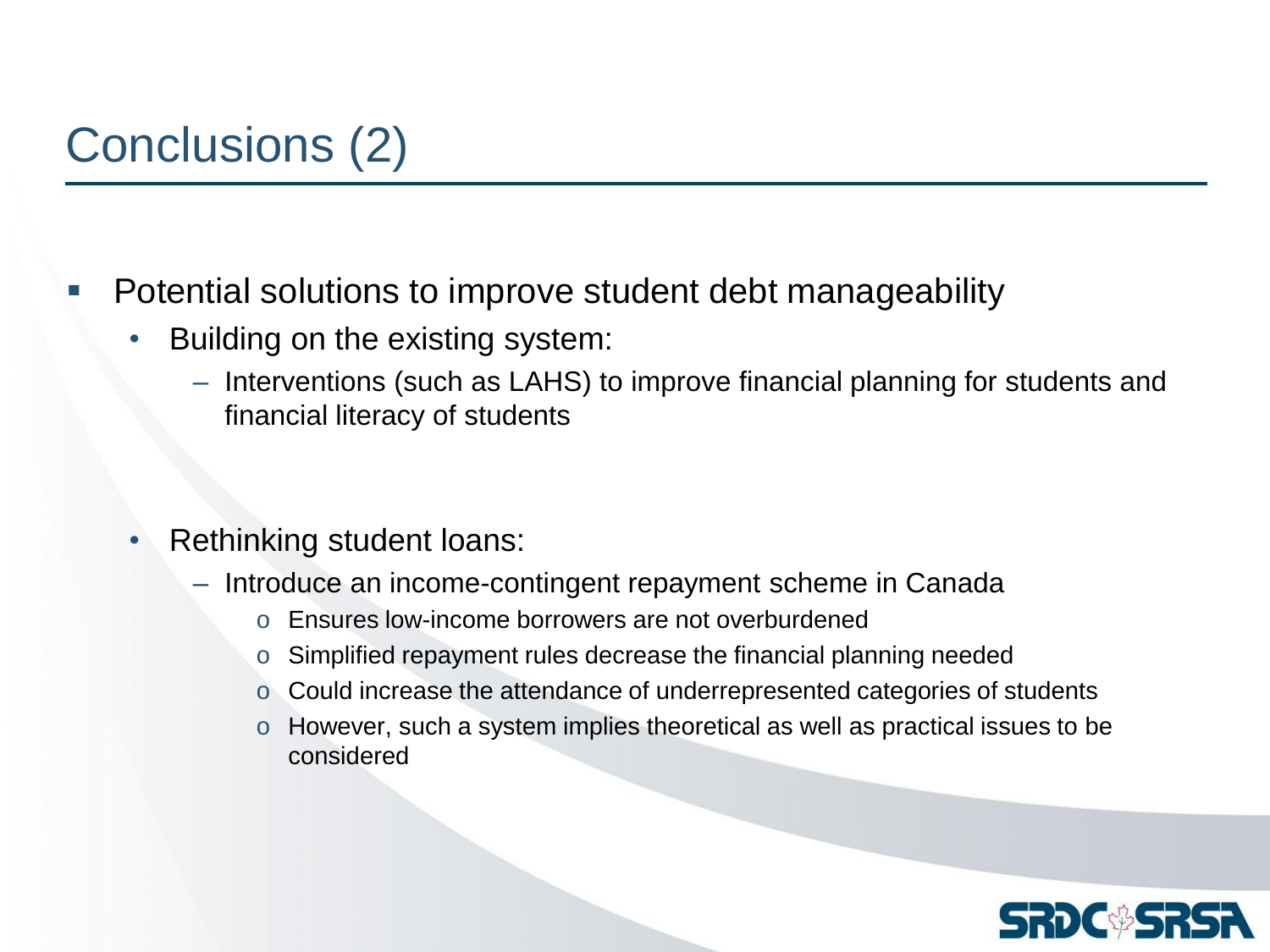

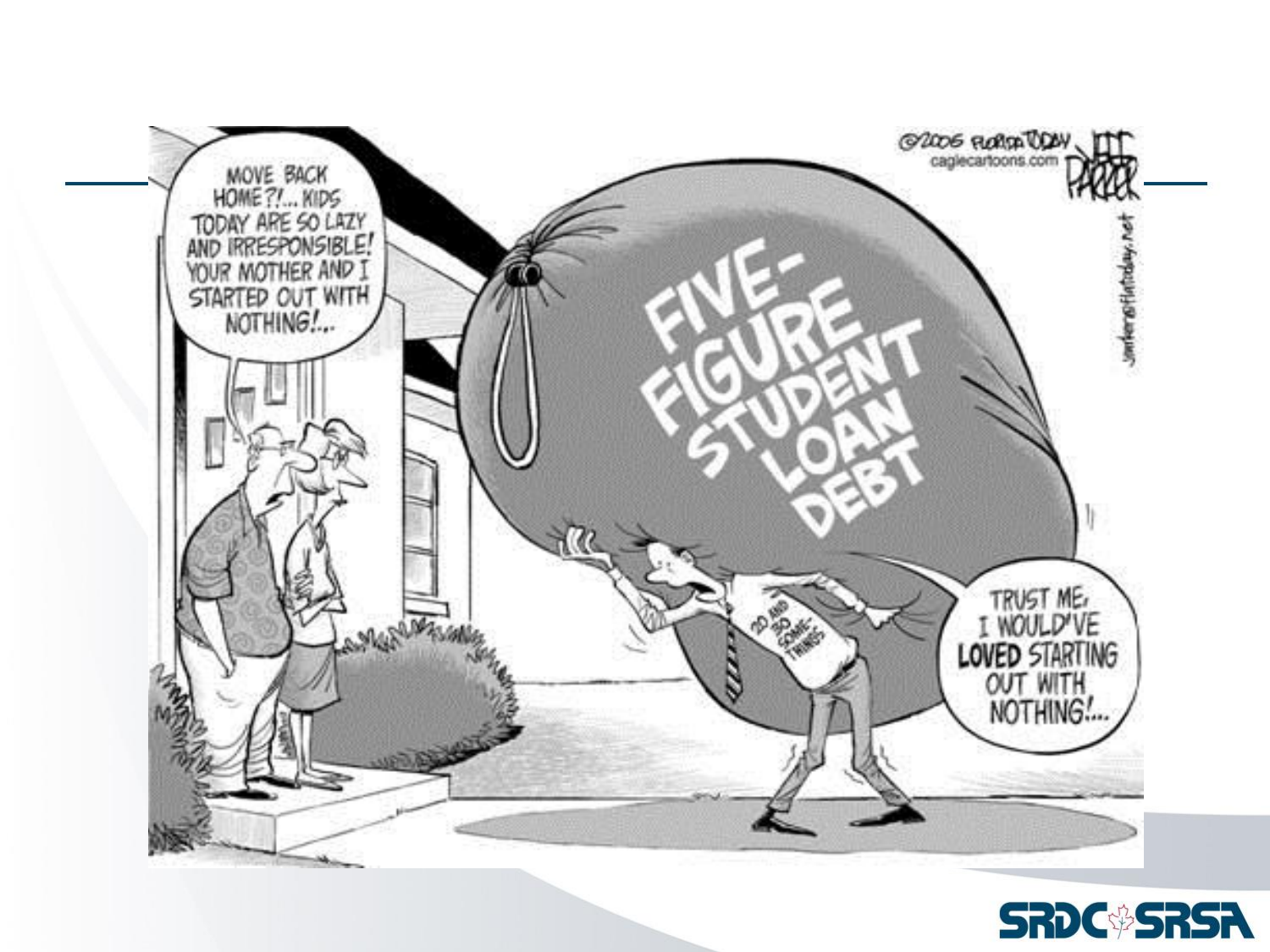# Appendix - 8-percent thresholds on before-tax monthly income

|                                                       |                                                      |       |       |       |        |        | <b>Before Tax Individual Monthly Income Percentiles</b> |        |        |
|-------------------------------------------------------|------------------------------------------------------|-------|-------|-------|--------|--------|---------------------------------------------------------|--------|--------|
|                                                       |                                                      | 5%    | 10%   | 15%   | 20%    | 25%    | 50%                                                     | 75%    | 90%    |
| <b>Overall</b>                                        |                                                      | 6.67  | 33.33 | 53.33 | 73.33  | 93.33  | 186.67                                                  | 293.33 | 500.00 |
| <b>Gender</b>                                         | Female                                               | 6.67  | 26.67 | 46.67 | 66.67  | 80.00  | 160.00                                                  | 246.67 | 420.00 |
|                                                       | Male                                                 | 6.67  | 40.00 | 66.67 | 93.33  | 113.33 | 220.00                                                  | 333.33 | 560.00 |
| <b>Employment</b><br><b>Status</b>                    | Employed                                             | 26.67 | 60.00 | 86.67 | 106.67 | 126.67 | 213.33                                                  | 313.33 | 520.00 |
|                                                       | Unemployed                                           | 0.01  | 6.67  | 20.00 | 33.33  | 46.67  | 106.67                                                  | 186.67 | 360.00 |
|                                                       | Not in the<br>Labour<br>Force                        | 0.01  | 0.01  | 6.67  | 13.33  | 26.67  | 66.67                                                   | 133.33 | 320.00 |
| <b>Highest</b><br><b>Education</b><br><b>Achieved</b> | <b>High School</b>                                   | 6.67  | 26.67 | 46.67 | 66.67  | 80.00  | 160.00                                                  | 246.67 | 413.33 |
|                                                       | <b>University</b><br><b>Below</b><br><b>Bachelor</b> | 0.01  | 20.00 | 40.00 | 66.67  | 86.67  | 186.67                                                  | 286.67 | 486.67 |
|                                                       | Bachelor's                                           | 6.67  | 40.00 | 66.67 | 93.33  | 120.00 | 240.00                                                  | 353.33 | 580.00 |
|                                                       | <b>University</b><br>Above<br><b>Bachelor</b>        | 6.67  | 26.67 | 53.33 | 73.33  | 100.00 | 220.00                                                  | 373.33 | 646.67 |

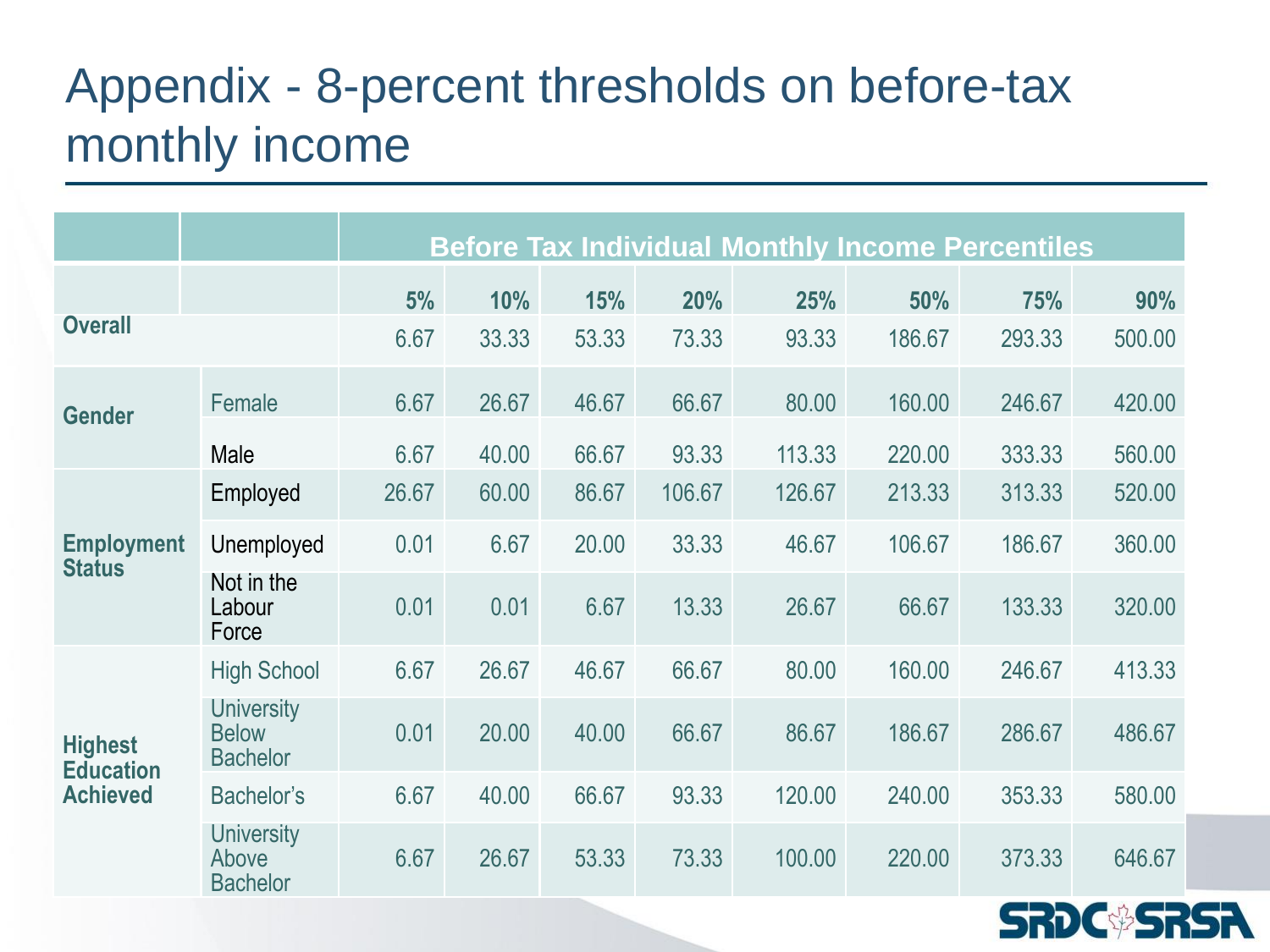# Appendix - Over-indebtedness threshold on monthly income

|                                                       |                                                      | <b>Before Tax Individual Monthly Income Percentiles</b> |        |        |        |        |        |        |          |
|-------------------------------------------------------|------------------------------------------------------|---------------------------------------------------------|--------|--------|--------|--------|--------|--------|----------|
|                                                       |                                                      | 5%                                                      | 10%    | 15%    | 20%    | 25%    | 50%    | 75%    | 90%      |
| <b>Overall</b>                                        |                                                      | 14.60                                                   | 68.46  | 114.98 | 150.61 | 189.80 | 370.48 | 584.00 | 996.45   |
| <b>Gender</b>                                         | Female                                               | 14.60                                                   | 58.40  | 94.13  | 129.43 | 160.60 | 319.38 | 502.07 | 830.38   |
|                                                       | Male                                                 | 14.60                                                   | 87.60  | 133.35 | 178.85 | 233.20 | 438.35 | 670.89 | 1,124.20 |
| <b>Employment</b><br><b>Status</b>                    | Employed                                             | 58.83                                                   | 127.75 | 175.20 | 217.18 | 255.50 | 424.44 | 627.80 | 1,037.17 |
|                                                       | Unemployed                                           | 0.01                                                    | 14.60  | 43.80  | 73.00  | 89.43  | 217.18 | 379.60 | 725.66   |
|                                                       | Not in the<br>Labour<br>Force                        | 0.01                                                    | 0.01   | 13.69  | 29.20  | 47.07  | 131.40 | 265.80 | 638.75   |
|                                                       | <b>High School</b>                                   | 13.69                                                   | 58.40  | 102.20 | 129.43 | 162.43 | 317.70 | 492.90 | 821.50   |
| <b>Highest</b><br><b>Education</b><br><b>Achieved</b> | <b>University</b><br><b>Below</b><br><b>Bachelor</b> | 0.01                                                    | 43.80  | 87.60  | 127.75 | 164.73 | 365.00 | 576.57 | 970.90   |
|                                                       | Bachelor's                                           | 14.60                                                   | 76.65  | 129.43 | 178.85 | 233.60 | 479.21 | 706.00 | 1,162.53 |
|                                                       | <b>University</b><br>Above<br><b>Bachelor</b>        | 11.77                                                   | 51.10  | 102.20 | 152.97 | 191.63 | 438.13 | 741.30 | 1,270.20 |

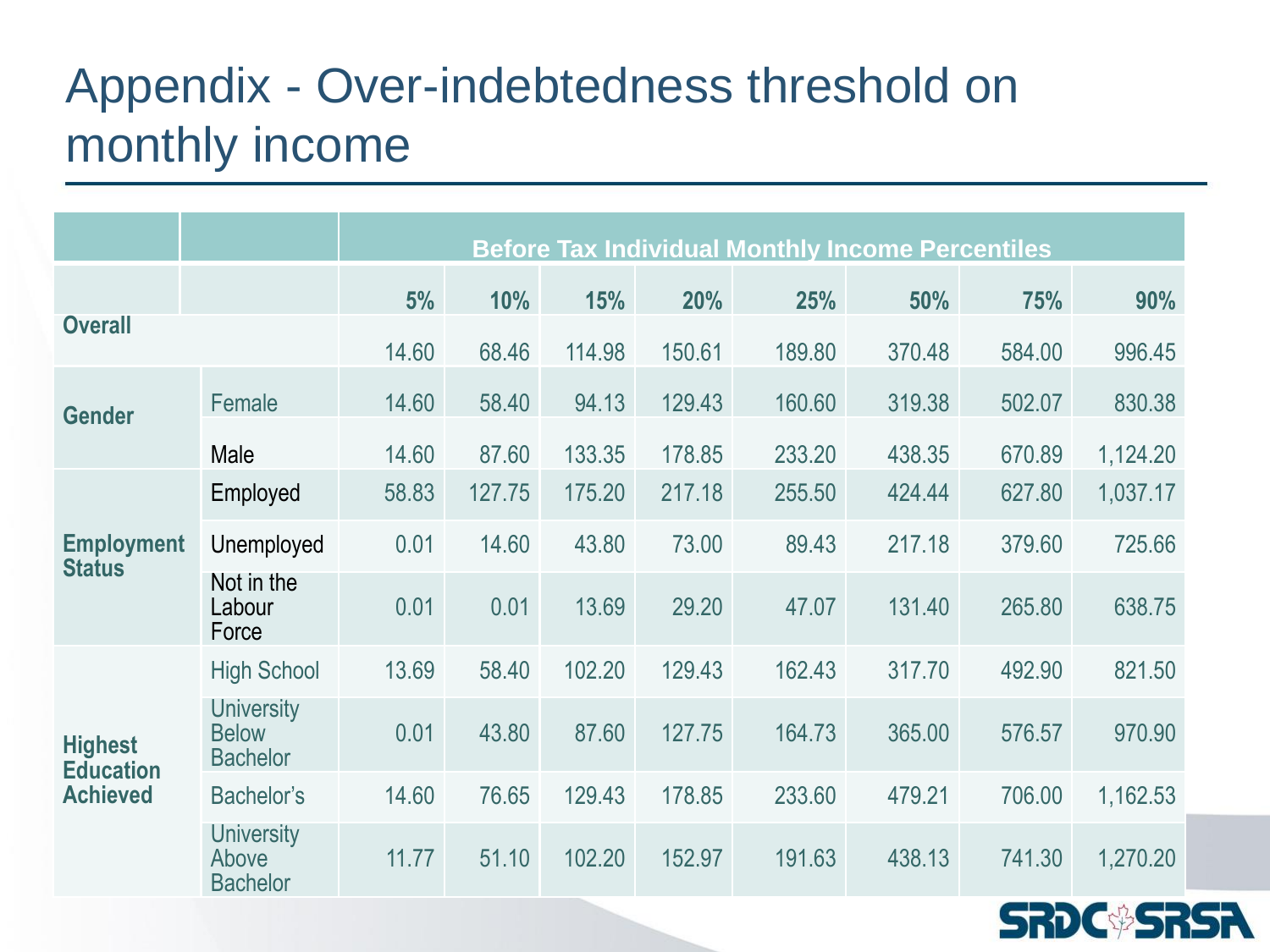# Appendix - Maximum discretionary income available for debt repayment with respect to LICO

|                                                       |                                                      | <b>After-tax Family Monthly Income Percentiles</b> |         |        |        |        |      |      |       |
|-------------------------------------------------------|------------------------------------------------------|----------------------------------------------------|---------|--------|--------|--------|------|------|-------|
|                                                       |                                                      | 5%                                                 | 10%     | 15%    | 20%    | 25%    | 50%  | 75%  | 90%   |
| <b>Overall</b>                                        |                                                      | $-789$                                             | $-253$  | 110    | 438    | 756    | 2404 | 4767 | 9748  |
| <b>Gender</b>                                         | Female                                               | $-1033$                                            | $-429$  | 25     | 521    | 837    | 2633 | 4952 | 9482  |
|                                                       | Male                                                 | $-1036$                                            | $-397$  | 82     | 585    | 990    | 2670 | 4987 | 9393  |
| <b>Employment</b><br><b>Status</b>                    | Employed                                             | $-631$                                             | 180     | 756    | 1198   | 1538   | 3293 | 5525 | 9955  |
|                                                       | Unemployed                                           | $-1413$                                            | $-1071$ | $-800$ | $-393$ | $-371$ | 527  | 2755 | 6450  |
|                                                       | Not in the<br>Labour<br>Force                        | $-1381$                                            | $-1108$ | $-727$ | $-509$ | $-371$ | 1149 | 3142 | 7322  |
| <b>Highest</b><br><b>Education</b><br><b>Achieved</b> | <b>High School</b>                                   | $-1006$                                            | $-493$  | $-61$  | 370    | 669    | 1977 | 3785 | 8180  |
|                                                       | <b>University</b><br><b>Below</b><br><b>Bachelor</b> | $-1171$                                            | $-243$  | 552    | 899    | 1257   | 2888 | 5806 | 9343  |
|                                                       | Bachelor's                                           | $-883$                                             | 102     | 603    | 1100   | 1491   | 3652 | 6030 | 11018 |
|                                                       | <b>University</b><br>Above<br><b>Bachelor</b>        | $-1137$                                            | $-295$  | 460    | 1206   | 1862   | 3991 | 6639 | 12158 |

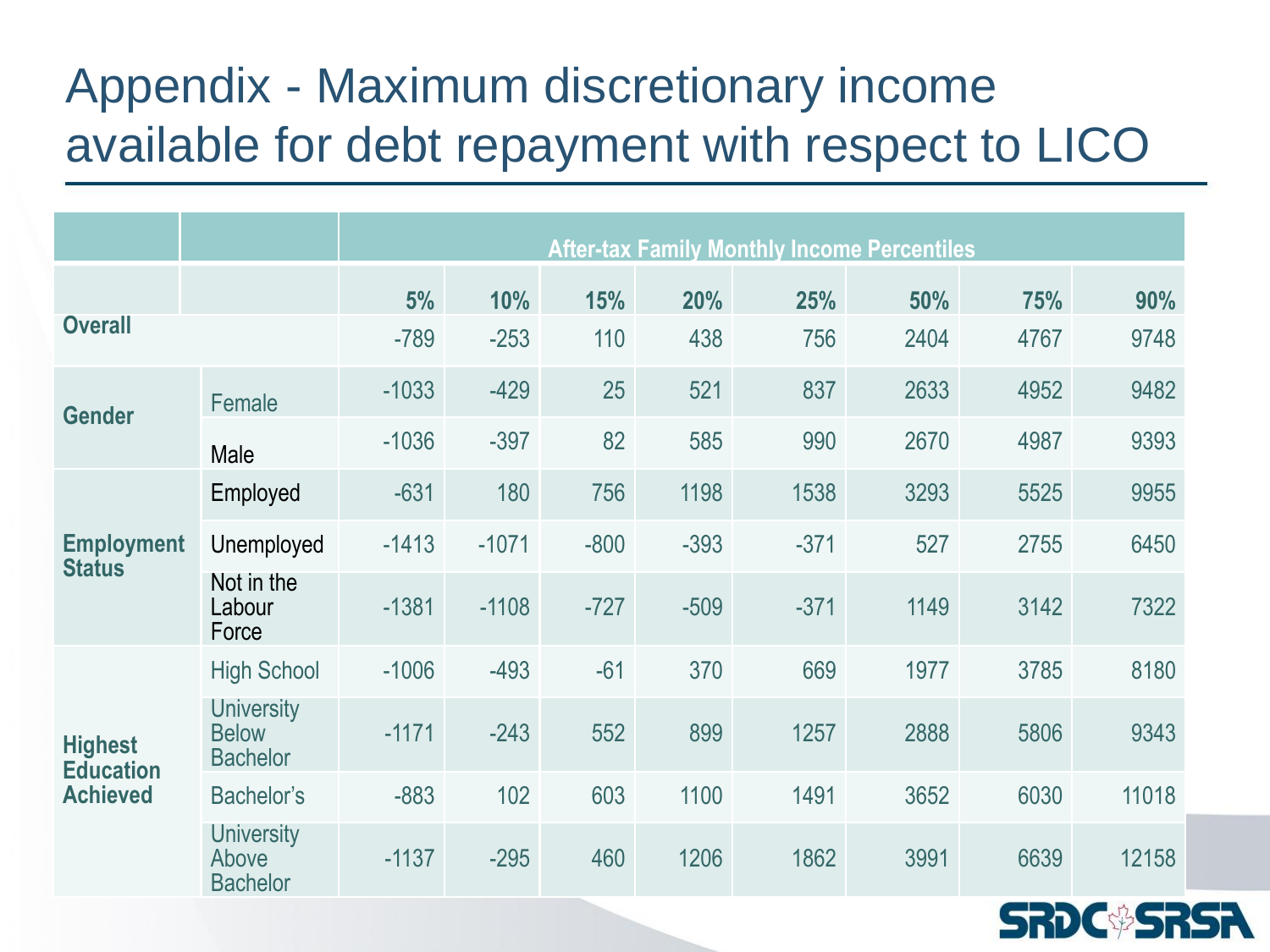#### Appendix - Maximum discretionary income available for debt repayment with respect to LICO, by Province

|                                       | <b>Before Tax Individual Monthly Income Percentiles</b> |        |     |     |       |       |       |        |
|---------------------------------------|---------------------------------------------------------|--------|-----|-----|-------|-------|-------|--------|
|                                       | 5%                                                      | 10%    | 15% | 20% | 25%   | 50%   | 75%   | 90%    |
| <b>Overall</b>                        | $-789$                                                  | $-253$ | 110 | 438 | 756   | 2,404 | 4,767 | 9,748  |
| <b>Alberta</b>                        | $-970$                                                  | $-215$ | 298 | 701 | 1,124 | 3,139 | 5,930 | 10,827 |
| <b>British</b><br><b>Columbia</b>     | $-966$                                                  | $-415$ | 12  | 368 | 687   | 2,348 | 4,786 | 10,397 |
| <b>Manitoba</b>                       | $-687$                                                  | $-135$ | 163 | 549 | 786   | 2,254 | 4,194 | 8,375  |
| <b>New Brunswick</b>                  | $-577$                                                  | $-38$  | 343 | 601 | 890   | 2,262 | 4,127 | 7,799  |
| <b>Newfoundland</b><br>and Labrador   | $-245$                                                  | 139    | 423 | 743 | 1,016 | 2,516 | 4,583 | 8,778  |
| <b>Nova Scotia</b>                    | $-805$                                                  | $-100$ | 190 | 410 | 658   | 1,988 | 4,118 | 8,424  |
| <b>Ontario</b>                        | $-786$                                                  | $-228$ | 83  | 444 | 789   | 2,643 | 5,017 | 9,895  |
| <b>Prince Edward</b><br><b>Island</b> | $-200$                                                  | 243    | 584 | 779 | 947   | 2,295 | 4,321 | 7,886  |
| <b>Quebec</b>                         | $-785$                                                  | $-330$ | 25  | 307 | 574   | 1,878 | 3,824 | 7,507  |
| <b>Saskatchewan</b>                   | $-439$                                                  | 86     | 376 | 714 | 1,020 | 2,700 | 5,201 | 9,693  |